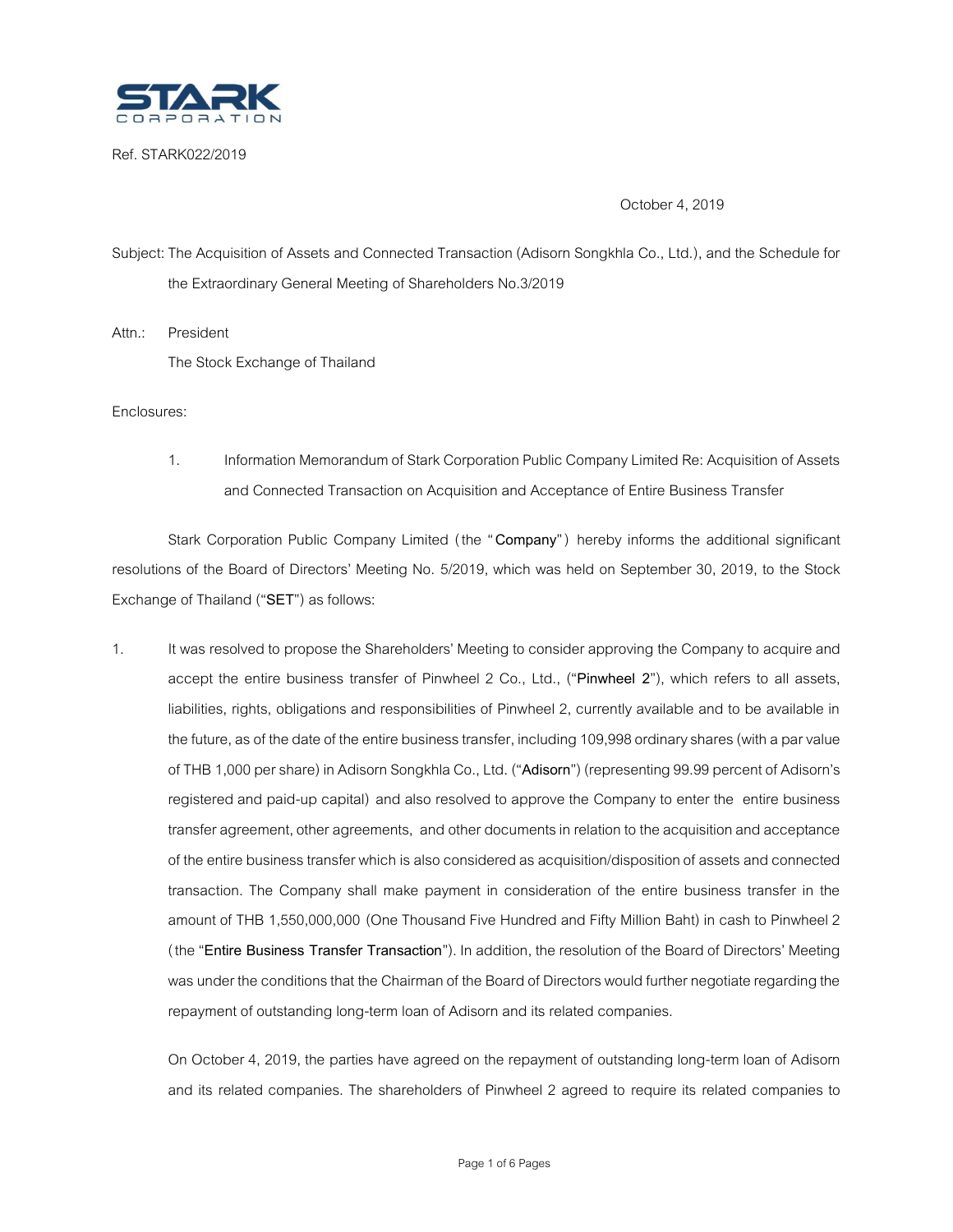

repay outstanding long-term loan to Adisorn in the amount of no less that THB 500 Million (the amount of long-term loan for its related business is approximately THB 1,059 Million as of December 31, 2018) prior to the acceptance under the entire business transfer of Pinwheel 2. In addition, Pinwheel 2 requires its related companies to repay all outstanding long-term loan to Adisorn by the Second Quarter of 2020.

In relation to the acquisition and acceptance of a private company's business pursuant to Section  $107(2)(b)$ of the Public Limited Companies Act B.E. 2535 (1992) (as amended), such public limited company is required to obtain approval from the Shareholders' Meeting with not less than three-fourths of all votes of the shareholders present at the Meeting and entitled to vote. In addition, the entire business transfer is regarded as a transaction on acquisition of assets under the Notification of the Capital Market Supervisory Board No. TorJor. 20/2551 Re: Rules on Entering into Material Transactions Deemed as Acquisition or Disposal of Assets dated August 31, 2008 (as amended) and the Notification of the Board of Governors of the Stock Exchange of Thailand Re: Disclosure of Information and Other Acts of Listed Companies Concerning the Acquisition or Disposition of Assets B. E. 2547 (2004) dated October 29, 2004 (as amended) (the "**Notifications on Acquisition or Disposition of Assets**"). Upon consideration of the size of the transaction based on the net operating profits method (Net Profit) per the Independent Auditor's Assurance Report on the Compilation of Pro Forma Consolidated Financial Information Included in the Prospectus ended June 30, 2019, the Entire Business Transfer Transaction is regarded as a transaction on acquisition of assets in type 2, with the value equal to 45.25 percent (which is equal to 15 percent or higher, but lower than 50 percent) calculated based on net operating profits method (Net Profit) (although the Company has no acquisition of assets over the past six months which has not yet been approved by the Shareholders' Meeting) . Therefore, the Company is required to prepare and submit a report and disclosure of information memorandum on the execution of such transaction to the SET and convene a Shareholders' Meeting to seek approval for the execution of the transaction.

Therefore, the Company is required to comply with the Notifications on Acquisition or Disposition of Assets, including the following matters:

(1) To prepare and submit a report and disclosure of information memorandum on the Company's transaction to the SET immediately, which must at least contain the information as required in List (1) attached to the Notifications on Acquisition or Disposition of Assets;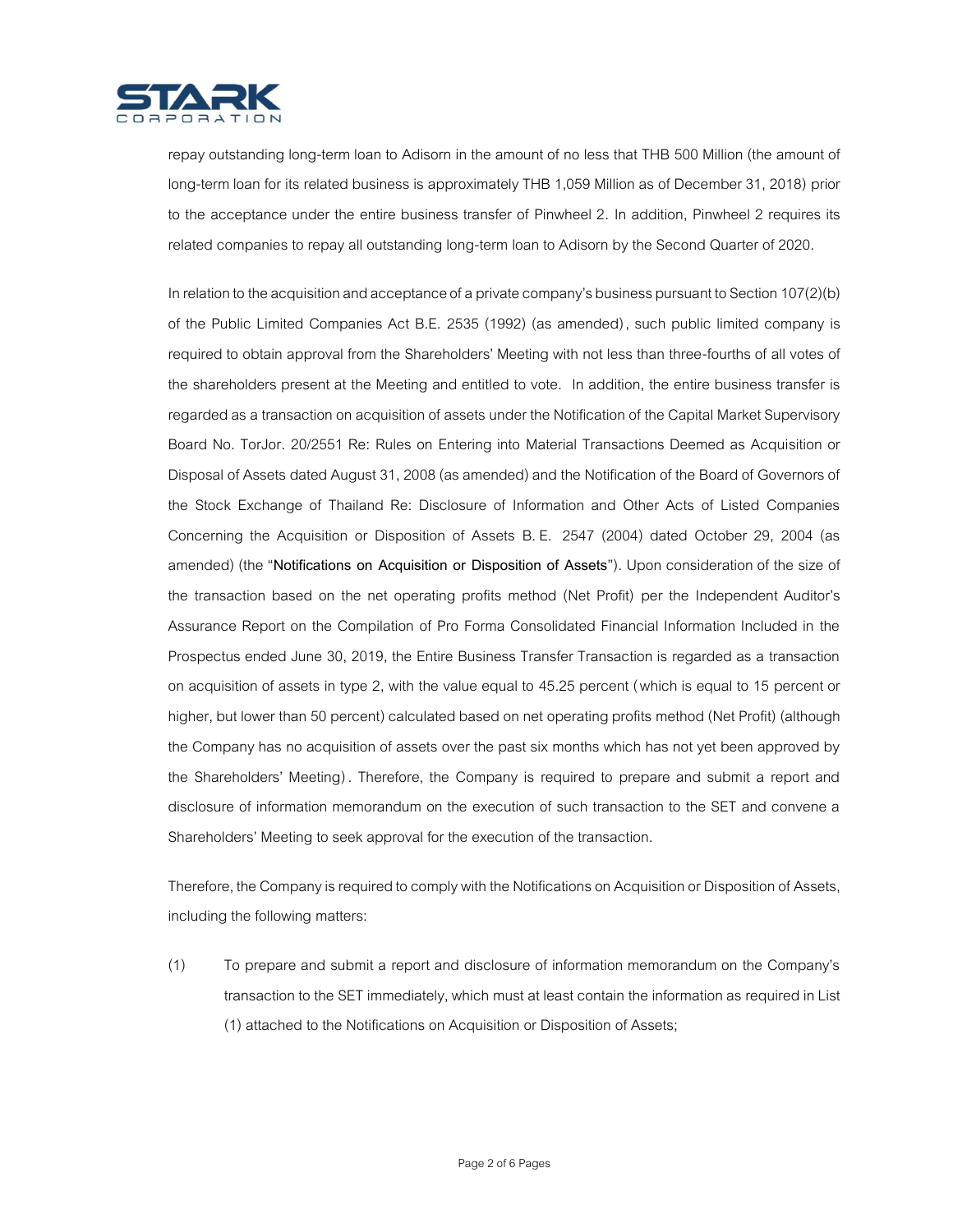

- (2) To appoint an independent financial advisor to carry out the relevant functions, including provide its opinions as required by the Notifications on Acquisition or Disposition of Assets and submit the independent financial advisor's report to the shareholders for consideration, together with the invitation letter for the Shareholder's Meeting. In this regard, the Company has appointed Welcap Advisory Company Limited, which is a financial advisor approved by the Office of the Securities and Exchange Commission(the "**SEC Office**"), as its independent financial advisor to provide its opinions to the shareholders on the Entire Business Transfer Transaction; and
- (3) To convene a Shareholders' Meeting of the Company to approve the execution of the Entire Business Transfer Transaction, by delivering the invitation letter for the Shareholders' Meeting to the shareholders at least fourteen days prior to the date of the Shareholders' Meeting, with not less than three-fourths of all votes of the shareholders present at the Meeting and entitled to vote, excluding such votes of the interested shareholders, where the names and number of shares of the shareholders ineligible to vote must also be specified in the invitation letter for the Meeting.

Furthermore, the Entire Business Transfer Transaction is regarded as a connected transaction of a listed company under the Notification of the Capital Market Supervisory Board No. TorJor. 21/2551 Re: Rules on Connected Transactions dated August 31, 2008 (as amended) and the Notification of the Board of Governors of the SET Re: Disclosure of Information and Other Acts of Listed Companies Concerning the Connected Transactions B.E. 2546(2003) dated November 19, 2003 (as amended) (the "**Notifications on Connected Transactions**") as it is executed with a connected person of the Company's controller and major shareholder, namely Mr. Vonnarat Tangkaravakoon, the director and shareholder of Pinwheel 2. In addition, Mr. Sathar Chantrasettalead is the director of Adisorn. In this regard, size of the transaction is equal to 83.08 percent of the net tangible assets (NTA) of the Company per the Independent Auditor's Assurance Report on the Compilation of Pro Forma Consolidated Financial Information Included in the Prospectus ended June 30, 2019. Therefore, the Company is required to comply with the Notifications on Connected Transactions, including the following matters:

- (1) To prepare and submit a report and disclosure of information memorandum on the Company's transaction to the SET;
- (2) To convene a Shareholders' Meeting of the Company by delivering the invitation letter for the Shareholders' Meeting to the shareholders at least fourteen days prior to the date of the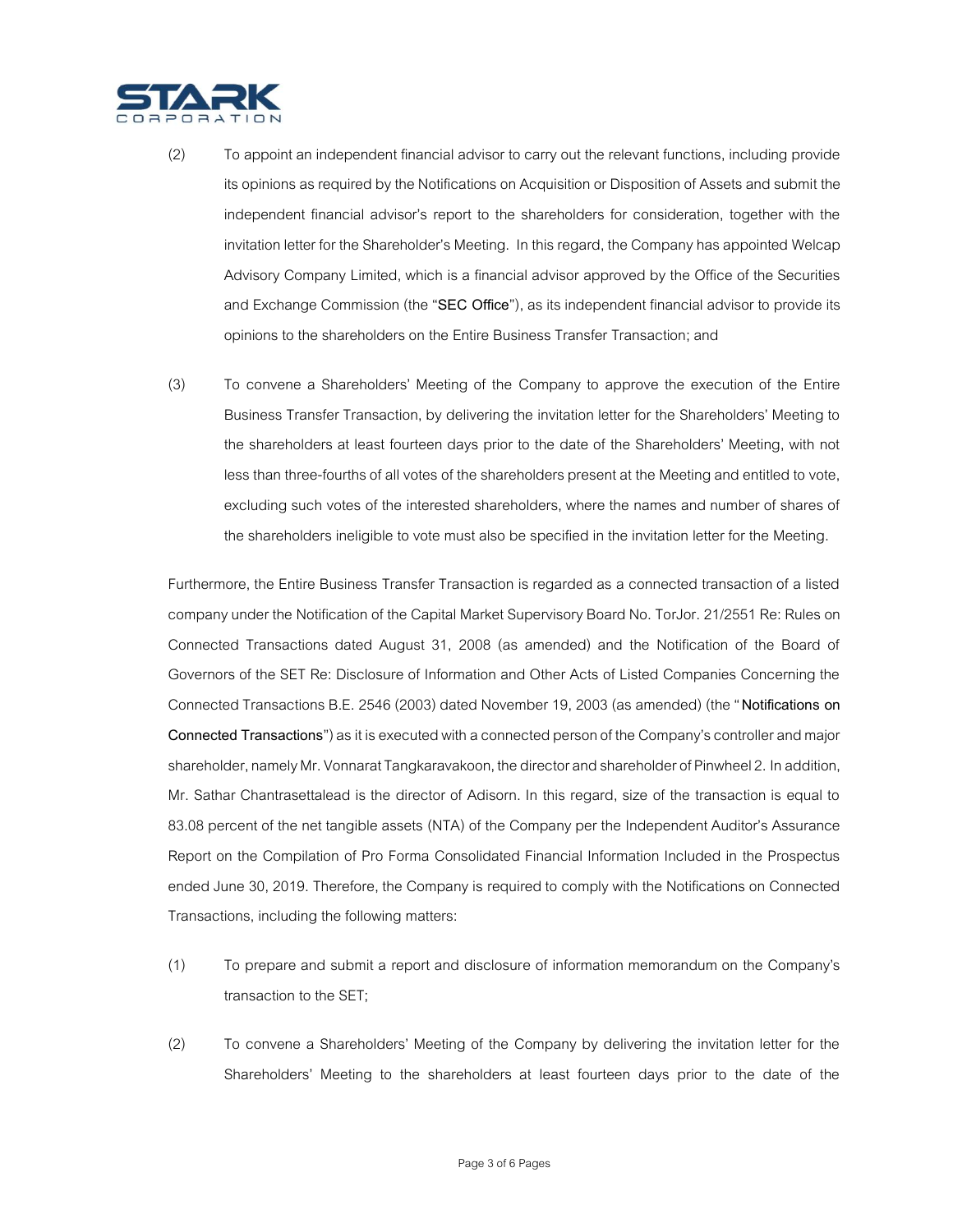

Shareholders' Meeting, in order to obtain approval from the Shareholders' Meeting with not less than three-fourths of all votes of the shareholders present at the Meeting and entitled to vote, excluding such votes of the interested shareholders; and

(3) To appoint an independent financial advisor to carry out the relevant functions, including provide its opinions as required by the Notifications on Connected Transactions. In this regard, the Company has appointed Welcap Advisory Company Limited as its independent financial advisor to carry out such functions as required by the Notifications on Connected Transactions.

In this connection, the Company did not execute any other connected transactions with Pinwheel 2 or Pinwheel 2's related persons over the past six months which have not yet been approved by the Shareholders' Meeting.

The details of the Entire Business Transfer Transaction, which constitutes a transaction on acquisition of assets and a connected transaction of a listed company, are described in the Information Memorandum of Stark Corporation Public Company Limited Re: Acquisition of Assets and Connected Transaction on Acquisition and Acceptance of Entire Business Transfer (**Enclosure 1**).

However, the Entire Business Transfer Transaction shall proceed only after the conditions precedent as specified in the entire business transfer agreement between the Company and Pinwheel 2 (the "**Entire Business Transfer Agreement**"), including other arrangements, contracts and documents relating to such transaction, shall have been fulfilled. The significant conditions precedent may be summarized below:

- (1) The Company shall have acknowledged the results of the legal and financial due diligence of Adisorn without any material and adverse impact on the Entire Business Transfer Transaction;
- (2) The Shareholders' Meeting of the Company shall have resolved to approve the Entire Business Transfer Transaction, including approval on various matters necessary for and/or in connection with such transaction;
- (3) As of the date of the entire business transfer, there shall be no event or action happening or caused to happen or reasonably believed to likely happen, which may give rise to material and adverse impact on Adisorn or jeopardize the execution of the Entire Business Transfer Transaction;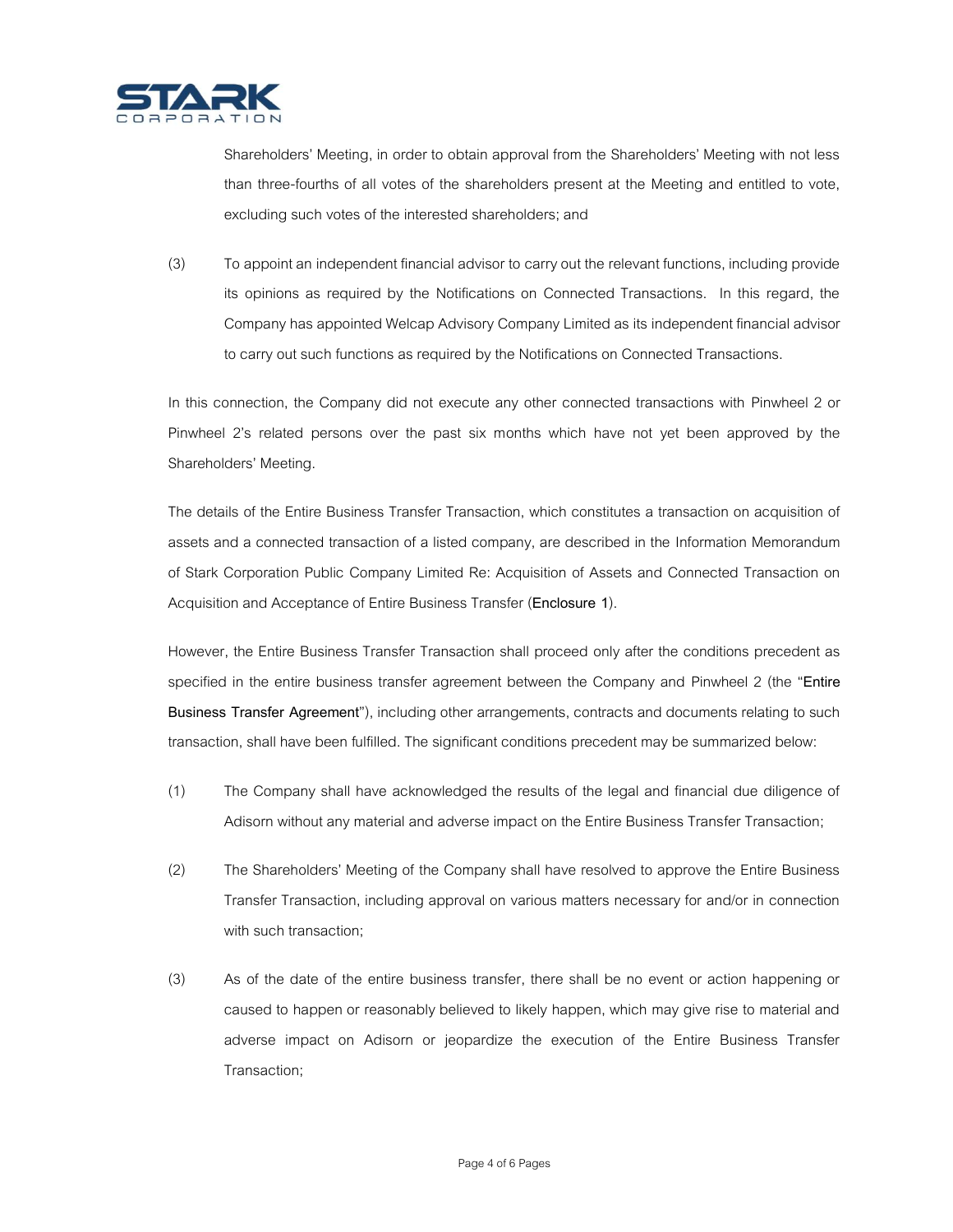

- (4) The Board of Directors' Meeting and the Shareholders' Meeting of Pinwheel 2 shall have resolved to approve the transfer of its entire business to the Company, including the execution of the Entire Business Transfer Agreement, other arrangements, contracts and documents relating to the execution of the Entire Business Transfer Transaction, as well as any other actions to ensure the successful completion of the Entire Business Transfer Transaction;
- (5) The related companies to repay outstanding long-term loan to Adisorn in the amount of no less that THB 500 Million.

In this connection, the Board of Directors' Meeting deemed it appropriate to propose the Shareholders' Meeting to consider authorizing the Board of Directors or the Chairman or the Chief Executive Officer or the person authorized by the Board of Directors or the Chairman or the Chief Executive Officer to take any arrangements in connection with or necessary for the execution of the Entire Business Transfer Transaction, including to negotiate, enter into, sign and amend the Entire Business Transfer Agreement, and to set out rules, conditions and other details necessary for and in connection with the Entire Business Transfer Transaction as necessary and appropriate under the applicable laws.

- 2. It was resolved to approve the execute of a Memorandum of Understanding for the purchase and the entire business transfer of Pinwheel 2 (the "**MOU**"). Under the MOU, the Company shall make a refundable deposit in the total amount of THB 200,000,000 within Seven days after the signing of the MOU. The deposit will be deemed as a payment for the shares to be purchased. If the Parties cannot enter the Entire Business Transfer Transaction, Pinwheel 2 agrees to return such deposit in full with no interest within Seven days after the end of such circumstance or the expiration of the Entire Business Transfer Agreement.
- 3. It was resolved to approve the appointment of Welcap Advisory Company Limited, which is a financial advisor on the list approved by the SEC Office, as its independent financial advisor to provide its opinions on the Entire Business Transfer Transaction, which is regarded as a transaction on acquisition and disposal of assets and a connected transaction of a listed company.
	- 4. It was resolved to approve the Extraordinary General Meeting of Shareholders No. 3/2019 to be held on November 29, 2019 at 09:00 hours at the Meeting Room of InterContinental Bangkok, no. 973 Phloen Chit Road, Lumphini Sub-district, Pathumwan District, Bangkok and the record date to determine the list of shareholders entitled to attend the Meeting to be November 4, 2019, as per the following agenda: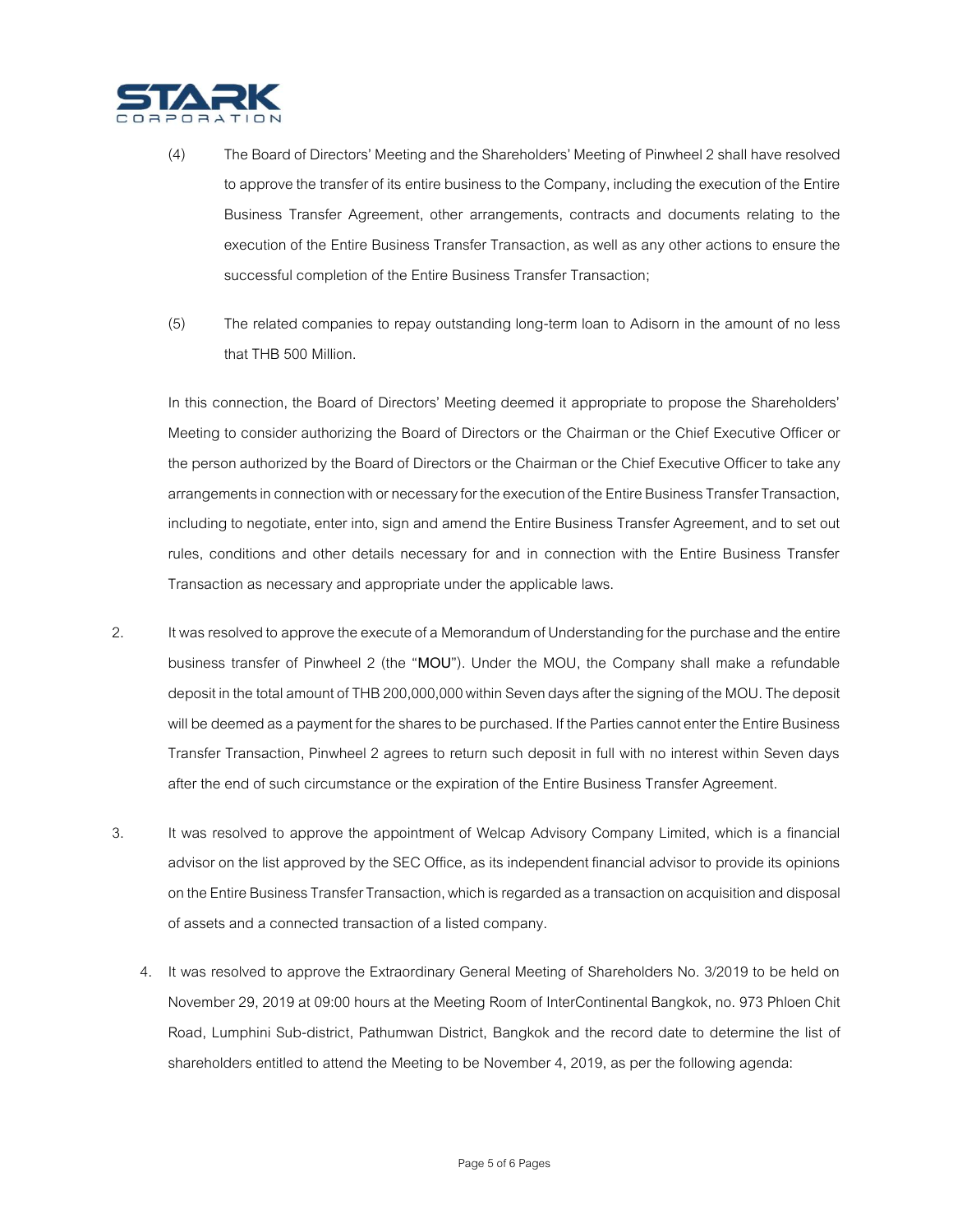

Agenda Item 1 To consider approving the Minutes of the Extraordinary General Meeting of Shareholders No.2/2019;

Agenda Item 2 To consider approving the acquisition and acceptance of the entire business transfer between the Company and Pinwheel 2 Co., Ltd., and the execution of the Entire Business Transfer Agreement, other agreements and documents relating to the acquisition and acceptance of the entire business transfer, which constitute a transaction on acquisition of assets and a connected transaction; and

Agenda Item 3 To consider other matters (if any).

5. It was resolved to authorize the Chairman or the person authorized by the Board of Directors or the Chairman to have the authority to consider approving any amendment or change of the record date to determine the list of shareholders entitled to attend the Extraordinary General Meeting of Shareholders No. 3/2019 and any amendment or change of the date, time and place for the Extraordinary General Meeting of Shareholders No. 3/2019 in the event where the Company encounters any problems on documentations and information, which cause the delivery of such documents and information to the shareholders within the time as required by law and the relevant rules and regulations, to be delayed or to be essentially revised or changed in respect of such date and time as appropriate.

Please be informed accordingly

Sincerely yours,

*-Mr. Sathar Chantrasettalead-* (Mr. Sathar Chantrasettalead)

Director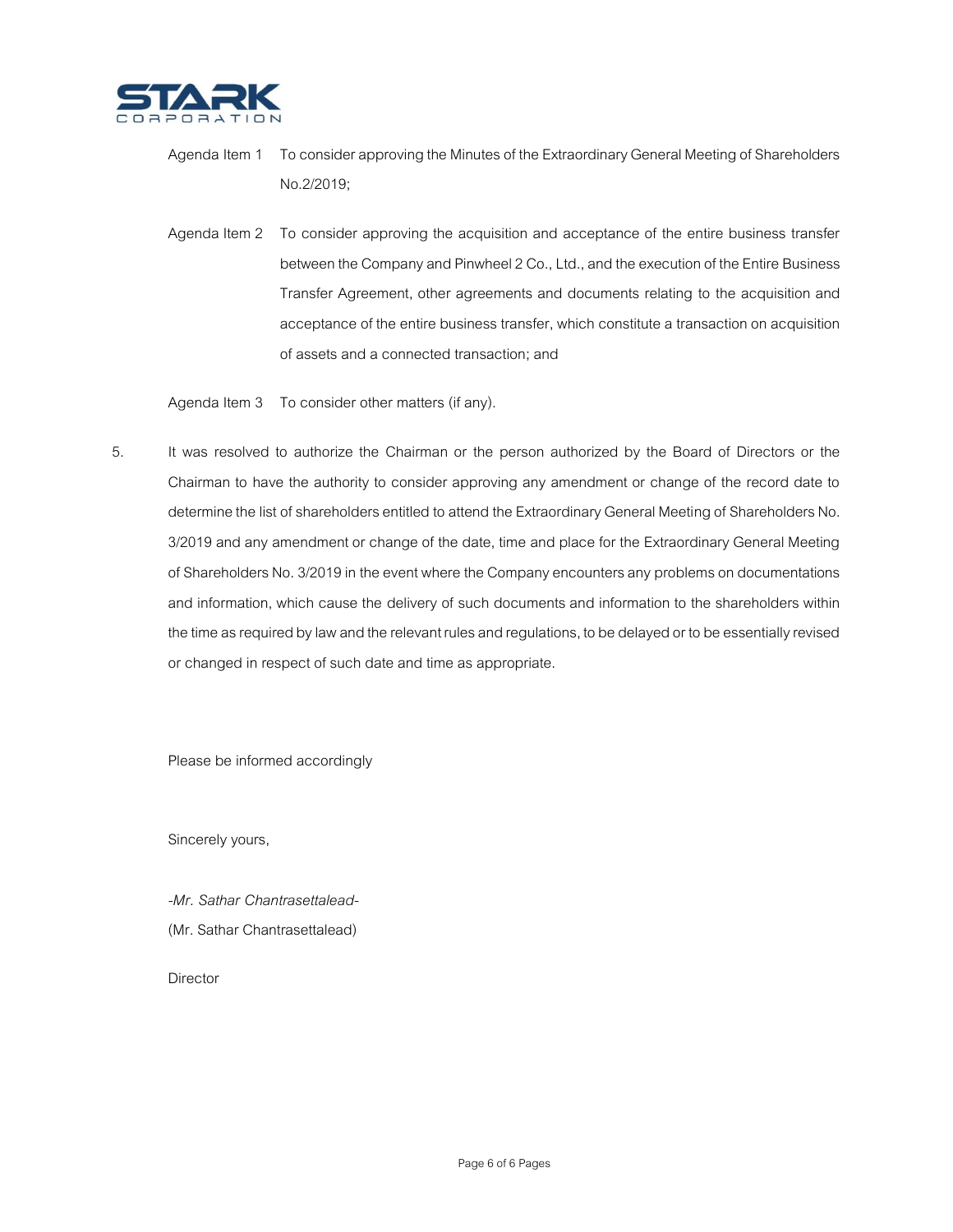# **Information Memorandum of Stark Corporation Public Co., Ltd. Re: Acquisition of Assets and Connected Transaction on Acquisition and Acceptance of Entire Business Transfer**

The Board of Directors' Meeting of Stark Corporation Public Company Limited (the "**Company**"or "**STARK**") No. 5/2019, which was held on September 30, 2019, has resolved to propose the Shareholders' Meeting to consider approving the Company to acquire and accept the entire business transfer of Pinwheel 2 Company Limited ("Pinwheel 2"), in which there are three shareholders, namely Team A Holding Company Limited, Mr. Vonnarat Tangkaravakoon and Miss Natdulaporn Kitikornpanich. The Company shall acquire and accept transfer of the entire business of Pinwheel 2, which refers to all assets, liabilities, rights, obligations and responsibilities of Pinwheel 2, currently available and to be available in the future, as of the date of the entire business transfer, including 109,998 ordinary shares with a par value of THB 1,000 per share in Adisorn Songkhla Company Limited ("**Adisorn**"), which is a subsidiary whose shares are held by Pinwheel 2 or representing 99.99 percent of Adisorn's issued and paid-up shares, totalling of THB 1,550,000,000and execute an entire business transfer agreement, other agreements and documents relating to the acquisition and acceptance of the entire business transfer (the "**Entire Business Transfer Transaction**"). In addition, the resolution of the Board of Directors' Meeting was under the conditions that the Chairman of the Board of Directors would further negotiate regarding the repayment of outstanding long-term loan of Adisorn and its related companies.

On October 4, 2019, the parties have agreed on the repayment of outstanding long-term loan of Adisorn and its related companies. The shareholders of Pinwheel 2 agreed to require its related companies to repay outstanding long-term loan to Adisorn in the amount of no less that THB 500 mm (the amount of long-term loan for its related business is approximately THB 1,059 mm as of December 31, 2018) prior to the acceptance under the entire business transfer of Pinwheel 2. In addition, Pinwheel 2 requires its related companies to repay all outstanding long-term loan to Adisorn by the Second Quarter of 2020.

Furthermore, in relation to the acquisition and acceptance of a private company's business pursuant to Section 107(2)(b) of the Public Limited Companies Act B.E. 2535 (1992) (as amended), such public limited company is required to obtain approval from the Shareholders' Meeting with not less than three-fourths of all votes of the shareholders present at the Meeting and entitled to vote. In addition, the entire business transfer is regarded as a transaction on acquisition of assets under the Notification of the Capital Market Supervisory Board No. TorJor. 20/2551 Re: Rules on Entering into Material Transactions Deemed as Acquisition or Disposal of Assets dated August 31,2008(as amended) and the Notification of the Board of Governors of the Stock Exchange of Thailand Re: Disclosure of Information and Other Acts of Listed Companies Concerning the Acquisition and Disposition of Assets B.E. 2547(2004) dated October 29, 2004(as amended) (the "**Notifications on Acquisition or Disposition of Assets**"). Upon consideration of the size of the transaction based on Net Profit criteria per the Independent Auditor's Assurance Report on the Compilation of Pro Forma Consolidated Financial Information Included in the Prospectus ended June 30, 2019(the "**Financial Statement of the Company**"), this is regarded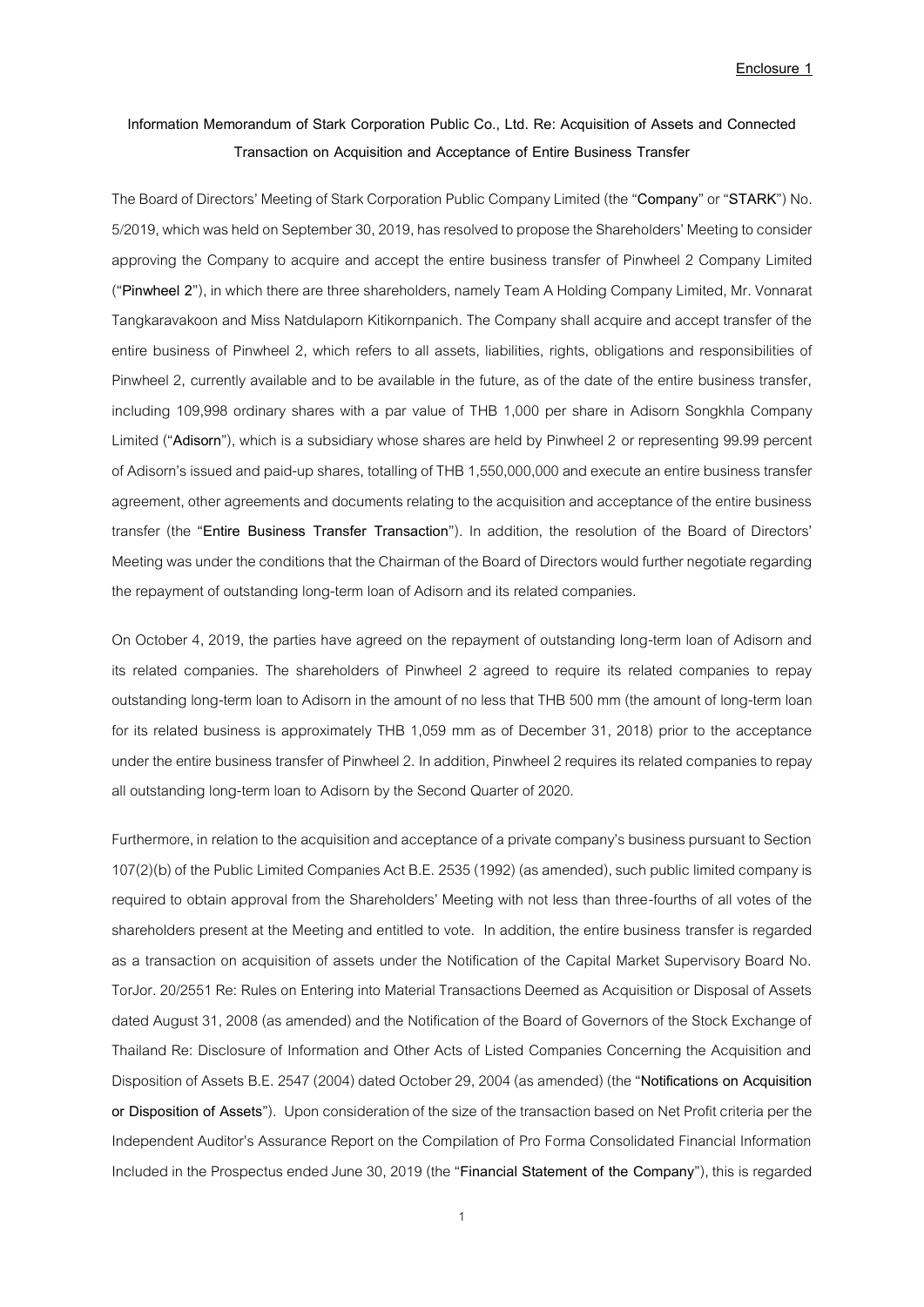as a transaction on acquisition of assets in type 2, with the value equal to 45.25 percent (which is equal to 15 percent or higher, but lower than 50 percent) calculated based on Net Profit criteria (although the Company has no acquisition of assets over the past six months which has not yet been approved by the Shareholders' Meeting). Therefore, the Company is required to prepare and submit a report and disclosure of information memorandum on the execution of such transaction to the Stock Exchange of Thailand ("**SET**") and convene a Shareholders' meeting to seek approval for the execution of the transaction.

Therefore, the Company is required to comply with the Notifications on Acquisition or Disposition of Assets, including the following matters:

- (1) To prepare and submit a report and disclosure of information memorandum on the Company's transaction to the SET immediately, which must at least contain the information as required in List (1) attached to the Notifications on Acquisition or Disposition of Assets;
- (2) To appoint an independent financial advisor to carry out the relevant functions, including provide its opinions as required by the Notifications on Acquisition or Disposition of Assets and submit the independent financial advisor's report to the shareholders for consideration, together with the invitation letter for the Shareholders. In this regard, the Company has appointed Welcap Advisory Company Limited as its independent financial advisor to provide its opinions to the shareholders on the Entire Business Transfer Transaction;
- (3) To convene a Shareholders' Meeting of the Company to approve the execution of the Entire Business Transfer Transaction, by delivering the invitation letter for the Shareholders' Meeting to the shareholders at least fourteen days prior to the date of the Shareholders' meeting, with not less than three-fourths of all votes of the shareholders present at the Meeting and entitled to vote, excluding such votes of the interested shareholders, where the names and number of shares of the shareholders ineligible to vote must also be specified in the invitation letter for the Meeting.

Furthermore, the Entire Business Transfer Transaction is regarded as a connected transaction of a listed company under the Notification of the Capital Market Supervisory Board No. TorJor. 21/2551 Re: Rules on Connected Transactions dated August 31, 2008 (as amended) and the Notification of the Board of Governors of the SET Re: Disclosure of Information and Other Acts of Listed Companies Concerning the Connected Transactions B. E. 2546 (2003) dated November 19, 2003 (as amended) (the "**Notifications on Connected Transactions**") as a controlling person and major shareholders of the Company such as Mr. Vonnarat Tangkaravakoon is directors and major shareholders of Pinwheel 2. Also, Mr. Sathar Chantrasettalead is director of Adisorn. The size of the transaction is equal to 83.08 percent of the Net Tangible Assets (NTA) of the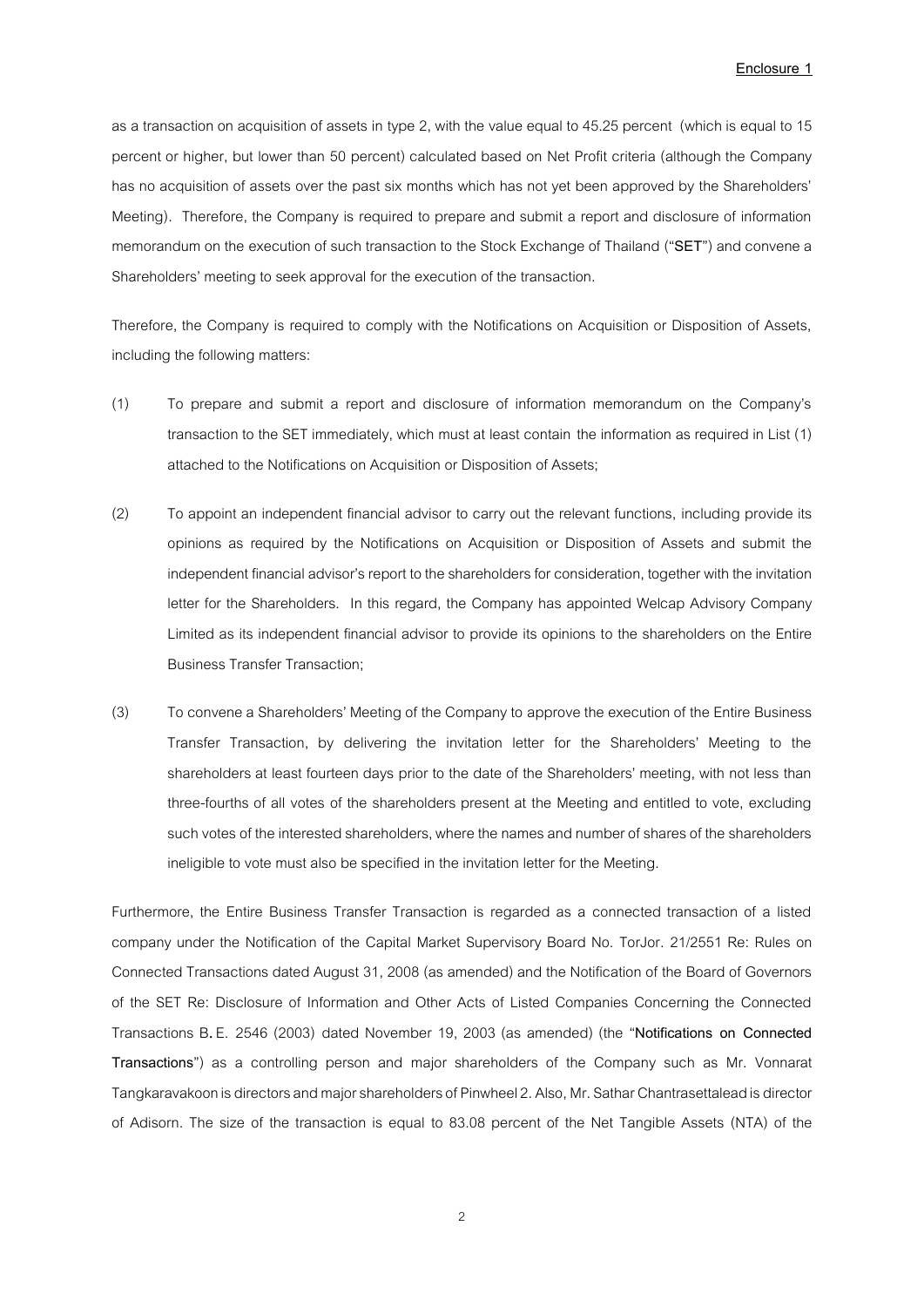Company per the Financial Statement of the Company. Therefore, the Company is required to comply with the Notifications on Connected Transactions, including the following matters:

- (1) To prepare and submit a report and disclosure of information memorandum on the Company's transaction to the SET;
- (2) To convene a Shareholders' Meeting of the Company by delivering the invitation letter for the Shareholders' Meeting to the shareholders at least fourteen days prior to the date of the Shareholders' Meeting, in order to obtain approval from the Shareholders' Meeting with not less than three-fourths of all votes of the shareholders present at the Meeting and entitled to vote, excluding such votes of the interested shareholders;
- (3) To appoint an independent financial advisor to carry out the relevant functions, including provide its opinions as required by the Notifications on Connected Transactions. In this regard, the Company has appointed Welcap Advisory Company Limited as its independent financial advisor to carry out such functions as required by the Notifications on Connected Transactions.

In this connection, the Company did not execute any other connected transactions with Pinwheel 2 or Pinwheel 2's related persons over the past six months which have not yet been approved by the Shareholders' Meeting.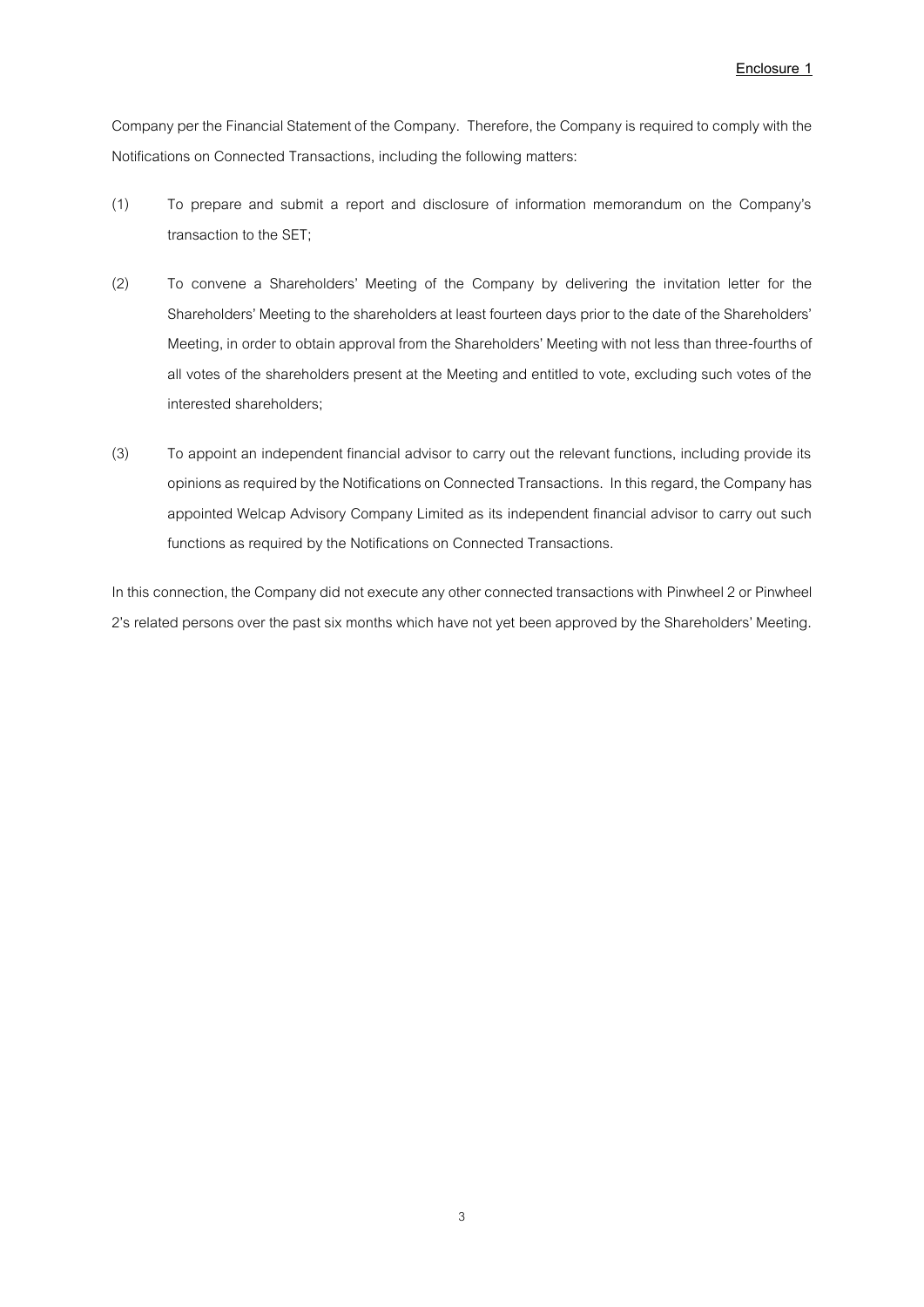**Part 1: Information Memorandum per List 1 under the Notification of the Board of Governors of the Stock Exchange of Thailand Re: Disclosure of Information and Other Acts of Listed Companies Concerning the Acquisition or Disposition of Assets B.E. 2547 (2004) dated October 29, 2004 (as amended)**

#### 1. Transaction Date

By December 2019.

The Board of Directors' Meeting No. 5/2019, which was held on September 30, 2019, has resolved to approve the acquisition and acceptance of the entire business transfer between the Company and Pinwheel 2, and the execution of the entire business transfer agreement, other agreements and documents relating to the acquisition and acceptance of the entire business transfer, which constitutes a transaction on acquisition of assets and a connected transaction.

However, the Entire Business Transfer Transaction shall proceed only after the conditions precedent as specified in the entire business transfer agreement between the Company and Pinwheel 2 (the "**Entire Business Transfer Agreement**"), including other arrangements, contracts and documents relating to such transaction, shall have been fulfilled. The significant conditions precedent may be summarized below:

- (1) The Company shall have acknowledged the results of the legal and financial due diligence of Adisorn without any material and adverse impact on the Entire Business Transfer Transaction; and
- (2) The Shareholders' Meeting of the Company shall have resolved to approve the Entire Business Transfer Transaction, including approval on various matters necessary for and/or in connection with such transaction;
- (3) As of the date of the entire business transfer, there shall be no event or action happening or caused to happen or reasonably believed to likely happen, which may give rise to material and adverse impact on Adisorn or jeopardize the execution of the Entire Business Transfer Transaction;
- (4) The Board of Directors' Meeting and the Shareholders' Meeting of Pinwheel 2 shall have resolved to approve the transfer of its entire business to the Company, including the execution of the Entire Business Transfer Agreement, other arrangements, contracts and documents relating to the execution of the Entire Business Transfer Transaction, as well as any other actions to ensure the successful completion of the Entire Business Transfer Transaction.

4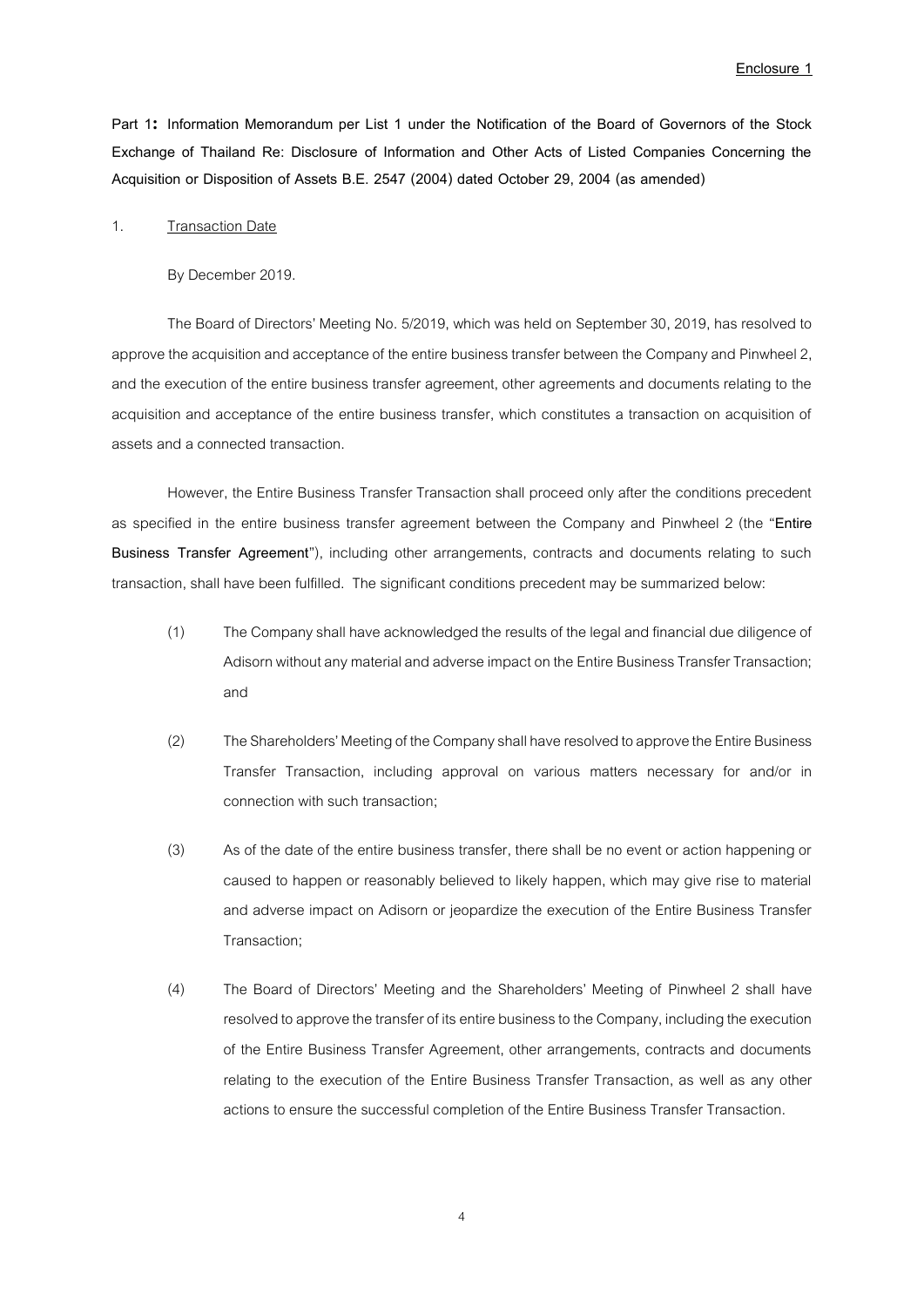(5) The related companies to repay outstanding long-term loan to Adisorn in the amount of no less that THB 500 mm.

# Concerned Parties

**Transferee:** Stark Corporation Public Company Limited (the "**Company**")

**Transferor:** Pinwheel 2 Company Limited ("**Pinwheel 2**")

# 2. List of Connected Persons and Relationships

Pinwheel 2 is related with the Company in which major shareholders, director, board and management

are joint management such as Mr. Vonnarat Tangkaravakoon with the following details:

(1) List of shareholders of STARK, Pinwheel 2 and Adisorn

|    | Shareholder / Company                 | <b>STARK</b> | Pinwheel <sub>2</sub> | Adisorn |
|----|---------------------------------------|--------------|-----------------------|---------|
|    | Mr. Vonnarat Tangkaravakoon           | 73.37%       | 0.005%                | 0.01%   |
| 2) | Stark Investment Corporation Limited* | 22.23%       |                       |         |
| 3) | Pinwheel 2                            |              |                       | 99.99%  |
| 4) | Team A holding Co., Ltd*              |              | 99.99%                |         |
| 5) | Miss Natdulaporn Kitikornpanich       |              | 0.005%                |         |

Notes : \* A juristic in which Mr. Vonnarat Tangkaravakoon isheld 100% of the paid-up capital

#### (2) List of board and directors of Pinwheel 2 and Adisorn

|    | Name / Company               | <b>STARK</b> | Pinwheel2 | Adisorn |
|----|------------------------------|--------------|-----------|---------|
| 1) | Mr. Chanin Yensudchai        | C            |           |         |
| 2) | Mr. Vonnarat Tangkaravakoon  |              |           |         |
| 3) | Mr. Chinawat Assavapokee     |              |           |         |
| 4) | Mr. Sathar Chantrasettalead  | I, V         |           |         |
| 5) | Mr. Songpope Polachan        | II, IV       |           |         |
| 6) | M.L. Peputtchai Benyabadhana | III, IV      |           |         |
| 7) | Mr. Kusol Sangkananta        | III, IV      |           |         |
| 8) | Mr. Nirouth Jeakvathanyoo    | I, V         |           |         |
| 9) | Mr. Kittisak Jitprasertngam  | V            |           |         |
|    | 10) Mr. Phichet Lochanachit  | $\vee$       |           |         |
|    | 11) Miss Yosabavorn Amarit   |              |           |         |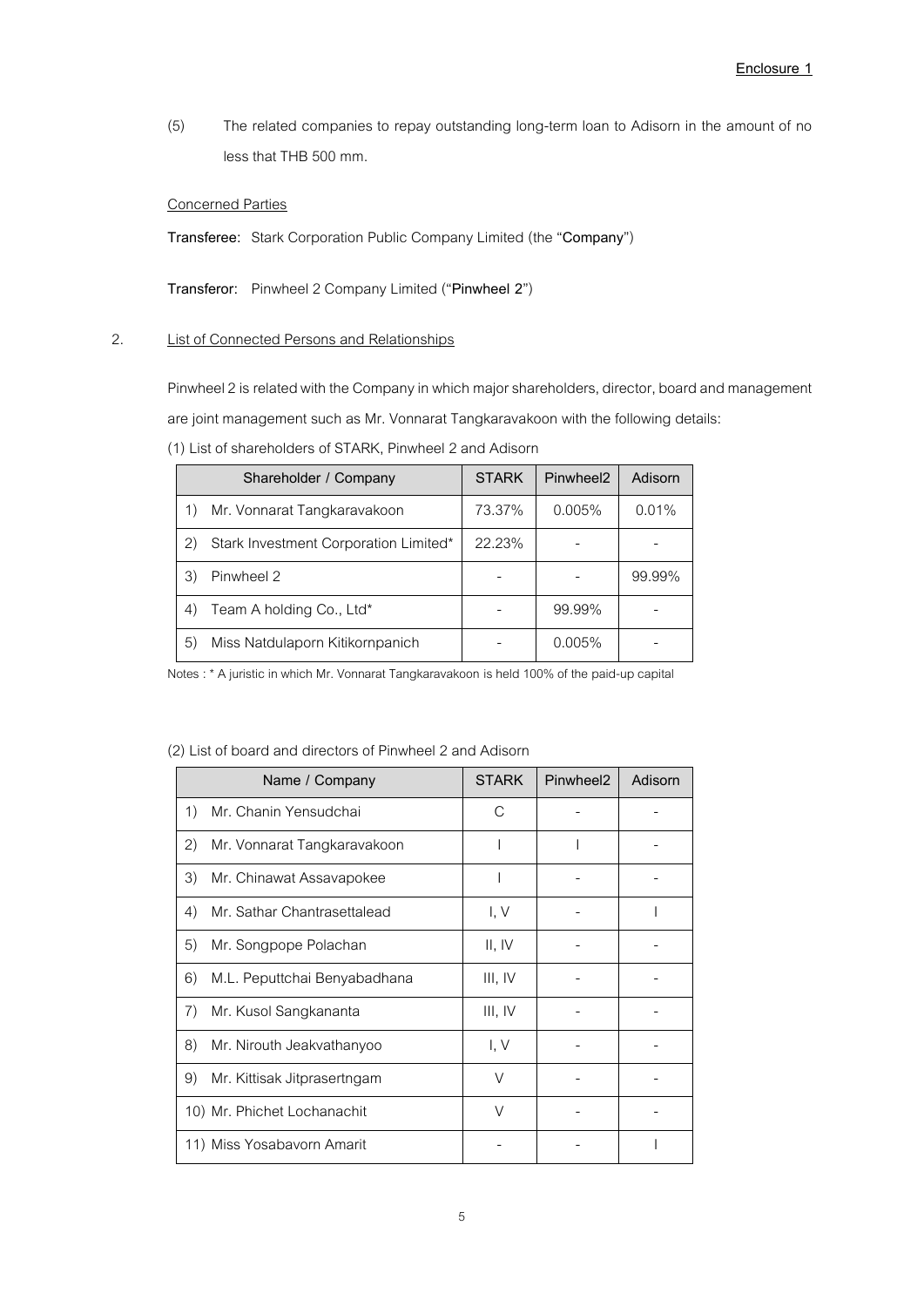| Name / Company                      |                          | STARK   Pinwheel2   Adisorn |   |
|-------------------------------------|--------------------------|-----------------------------|---|
| 12) Miss Natdulaporn Kitikornpanich | $\overline{\phantom{a}}$ |                             | - |

Notes :

| $C_{\alpha}$ | Chairman                                | $\mathbf{H}$ | Audit Committee         |
|--------------|-----------------------------------------|--------------|-------------------------|
| $\mathbf{L}$ | Director                                |              | IV Independent Director |
| $\mathbf{H}$ | Chairman of the Audit Committee V Board |              |                         |

#### 3. General Description, Type and Size of the Transaction

#### 4.1 General Description of the Transaction

With regard to this transaction, the Company shall acquire and accept transfer of the entire business of Pinwheel 2. The acceptance of transfer of the entire business of Pinwheel 2 will primarily cause the Company to acquire approximately 99.99 percent of shares of Adisorn, whereby the Company shall pay the compensation to Pinwheel 2 in the amount of THB 1,550,000,000 in cash. This constitutes a transaction on acquisition of assets and a connected transaction as it is executed with a connected person (pursuant to Section 258 of the Securities and Exchange Act B.E. 2535 (1992) as amended) of Mr. Vonnarat Tangkaravakoon, who is the Company's controller and major shareholder.

4.2 Calculation of the Transaction Size

### 4.2.1 Acquisition of Assets

#### Table of calculation on acquisition of assets

|     | Criteria                                                         | Details of Calculation                                                             | Calculation                       | Transaction<br>size $(\%)$ |
|-----|------------------------------------------------------------------|------------------------------------------------------------------------------------|-----------------------------------|----------------------------|
| 1.  | Net tangible<br>assets (NTA)                                     | NTA of Adisorn x Shareholding proportion<br>NTA of STARK                           | 781.74 MB x 100<br>1,865.65 MB    | 41.90                      |
| 2.) | Net operating<br>profits                                         | Net operating profits of Adisorn x Shareholding proportion<br>Net profits of STARK | 129.47 MB x 100<br>286.10 MB      | 45.25                      |
| 3)  | Total value of<br>consideration paid<br>or received              | Value of transaction paid or received x 100<br>Total assets of STARK               | 1,550.00 MB x 100<br>13,013.16 MB | 11.91                      |
| 4.) | Value of equity<br>shares issued for<br>the payment of<br>assets | STARK's shares issued for the payment of assets x 100<br>STARK paid-up shares      | Cannot be calculated              |                            |

The detail of the calculation is as follows:

| THB mm) | STARK <sup>(1)</sup> | Adisorn <sup>(2)</sup> |
|---------|----------------------|------------------------|
|---------|----------------------|------------------------|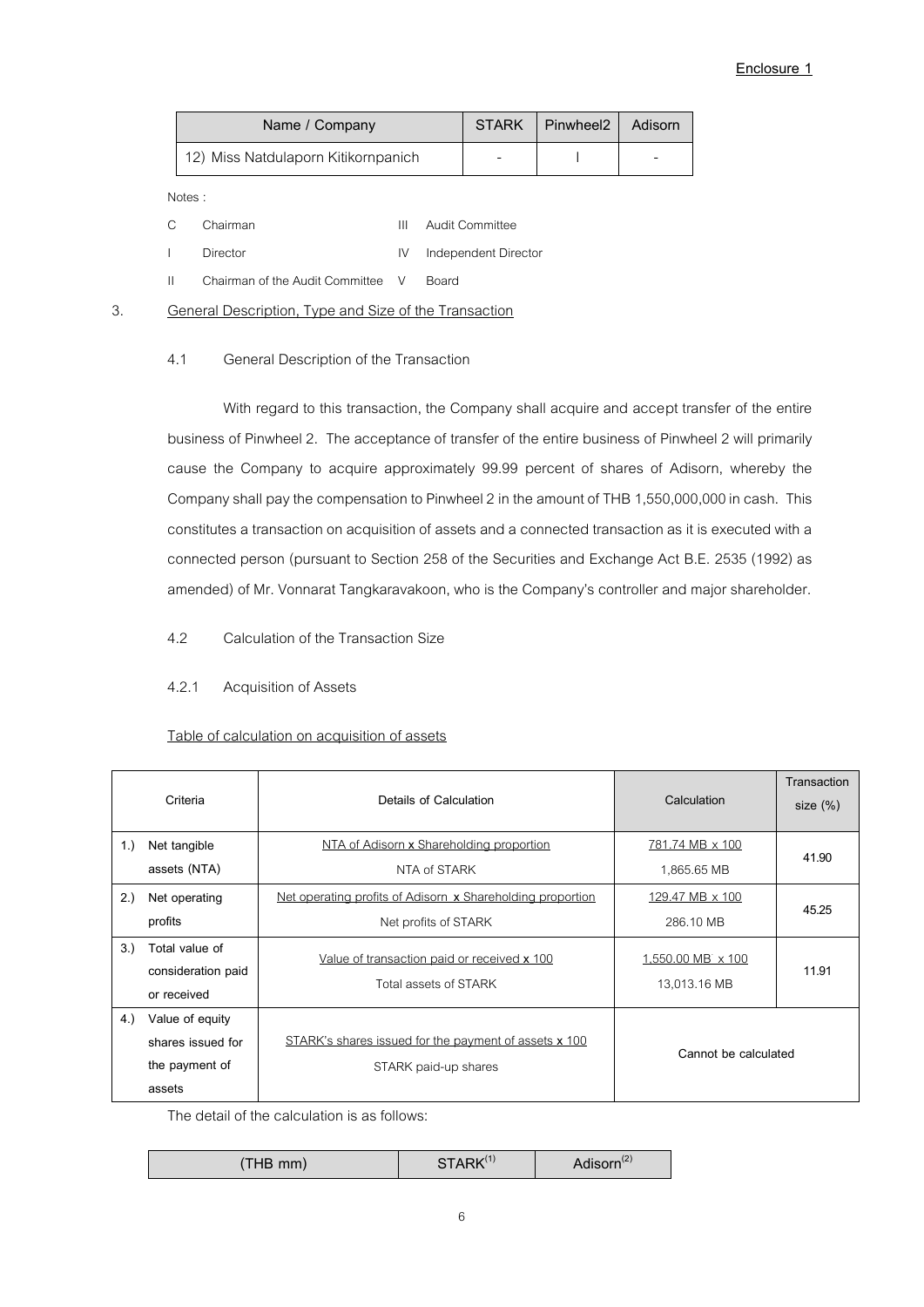| <b>Total Asset</b>               | 13,013.16 | 1,899.22 |
|----------------------------------|-----------|----------|
| Intangible asset                 |           |          |
| Goodwills                        | 893.47    |          |
| Other intangible asset           | 17.22     |          |
| <b>Total Liability</b>           | 10,202.18 | 1,117.48 |
| Non-controlling interest         | 34.65     |          |
| Net tangible asset (NTA)         | 1,865.65  | 781.74   |
| Net profit (twelve-month period) | 286.10    | 129.47   |

Remark:

(1) In according to the Financial Statement of the Company with adjustment of the issuance of the newly ordinary shares to the existing shareholders (Right Offering) of THB 1,322.9 mm as follows

| List               |          | Q2/2019  | Adjustment | Q 2/2019     |
|--------------------|----------|----------|------------|--------------|
|                    |          |          |            | (Adjustment) |
| <b>Total Asset</b> | (THB mm) | 11,690.2 | 1,322.9    | 13,013.1     |
| Total Liability    | (THB mm) | 10,202.2 |            | 10,202.2     |
| Owner's Equities   | (THB mm) | 1,488.0  | 1,322.9    | 2,810.9      |

(2) In according to the Adisorn's financial statement for twelve-month period ending 31 December 2018, audited by Deloitte Touche Tohmatsu Jaiyos Audit Company Limited.

### 4.2.2 Connected Transaction

The Entire business Transfer Transaction and Shares Allocation Transaction is deemed as connected transaction pursuant to the Capital Market Supervisory Board No.TorJor. 21/2551, Re: Rules on Connected Transaction dated 31 August 2003 (as amended), and the Notification of the Board of Governors of the Stock Exchange of Thailand, Re: Disclosure of Information and Other Acts of Listed Companies Concerning the Connected Transactions, 2003 dated 19 November 2003 (as amended) (the "**Connected Transaction Notification**") as current Pinwheel 2's directors and/or shareholders shall be proposed to appoint as major shareholders and the Company's director after the Entire business transfer transaction and Shares Allocation Transaction is completed. The transaction size is 83.08 percent of net tangible assets (NTA) of the Company based on the Financial Statement of the Company. The details of calculation are as follows:

= Value of transaction paid x 100 Net tangible assets (NTA)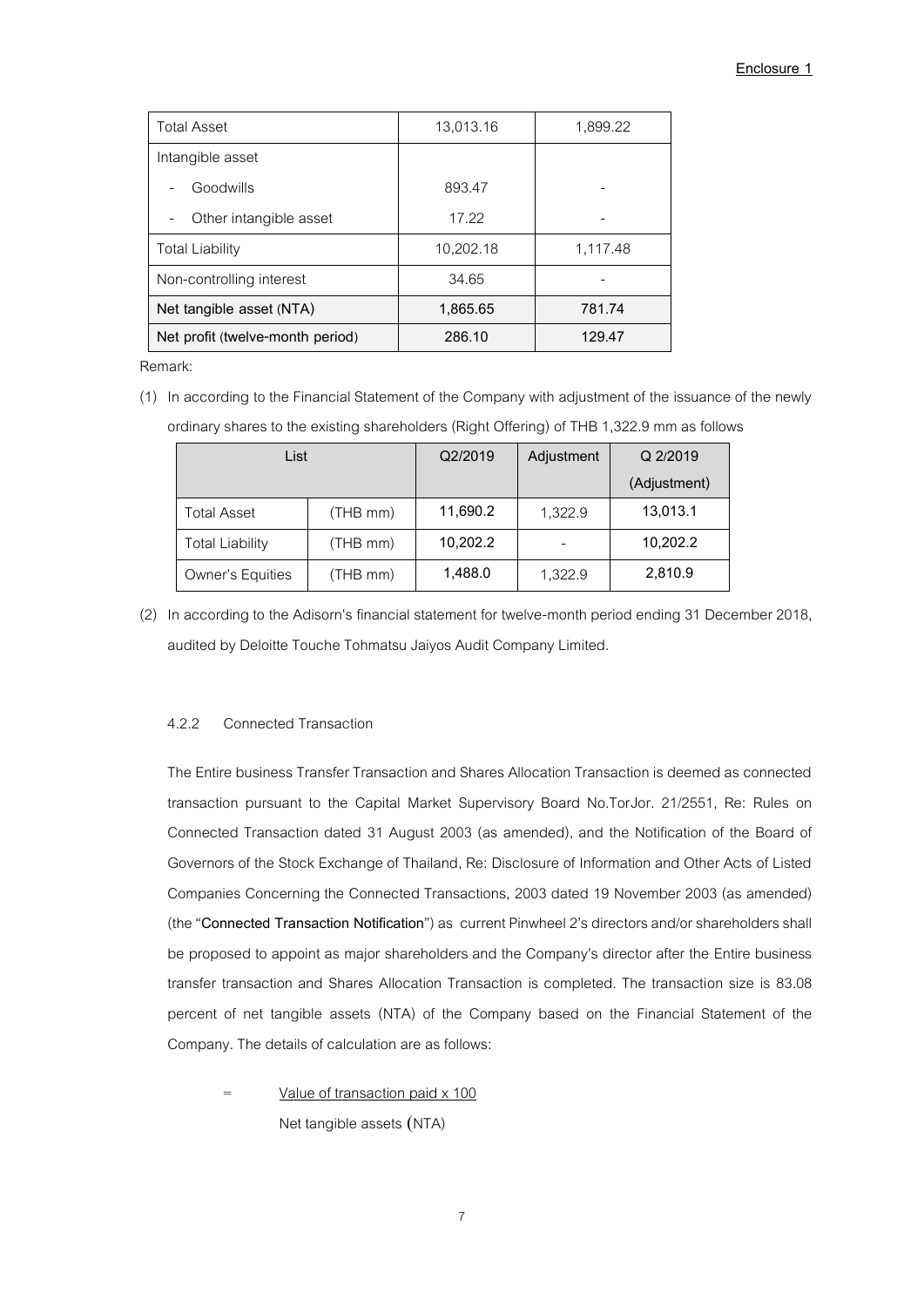$=$  1,550.00  $\times$  100

1,865.65

= 83.08 percent

# 4. Details of the Acquired Assets

After the conditions for execution of the transaction on acquisition and acceptance of transfer of the entire business transfer under the Entire Business Transfer Agreement have been fulfilled, the Company shall acquire and accept transfer of the entire business of Pinwheel 2, which refers to all assets, liabilities, rights, obligations and responsibilities of Pinwheel 2, currently available and to be available in the future, as of the date of the entire business transfer, including 109,998 ordinary shares with a par value of THB 1,000 per share in Adisorn, which is a subsidiary whose shares are held by Pinwheel 2(or representing 99.99 percent of Adisorn's registered capital), totalling THB 1,550,000,000 (One thousand five hundred and fifty million).

# **List of Assets**

As of the date of the business transfer, the Company shall accept transfer of the entire business of Pinwheel 2, namely:

- 1) All shares in Adisorn held by Pinwheel 2in the amount of 109,998shares with a par value of THB 1,000 per share or representing approximately 99.99 percent of all issued and paid-up shares of Adisorn;
- 2) Other available assets in the financial statements as of the date of the business transfer.
- **List of Liabilities**

All liabilities at the closing date.

5.1 Information regarding Pinwheel 2 may be summarized as follows:

# 1. General Information

| Company Name             | Pinwheel 2 Co., Ltd.                                           |
|--------------------------|----------------------------------------------------------------|
| Type of Business         | Holding company                                                |
| Address                  | 127, Gasorn Tower, Floor 23, Ratchadamri, Lumpini, Pathum Wan, |
|                          | Bangkok                                                        |
| Company Registration No. | 0105562104937                                                  |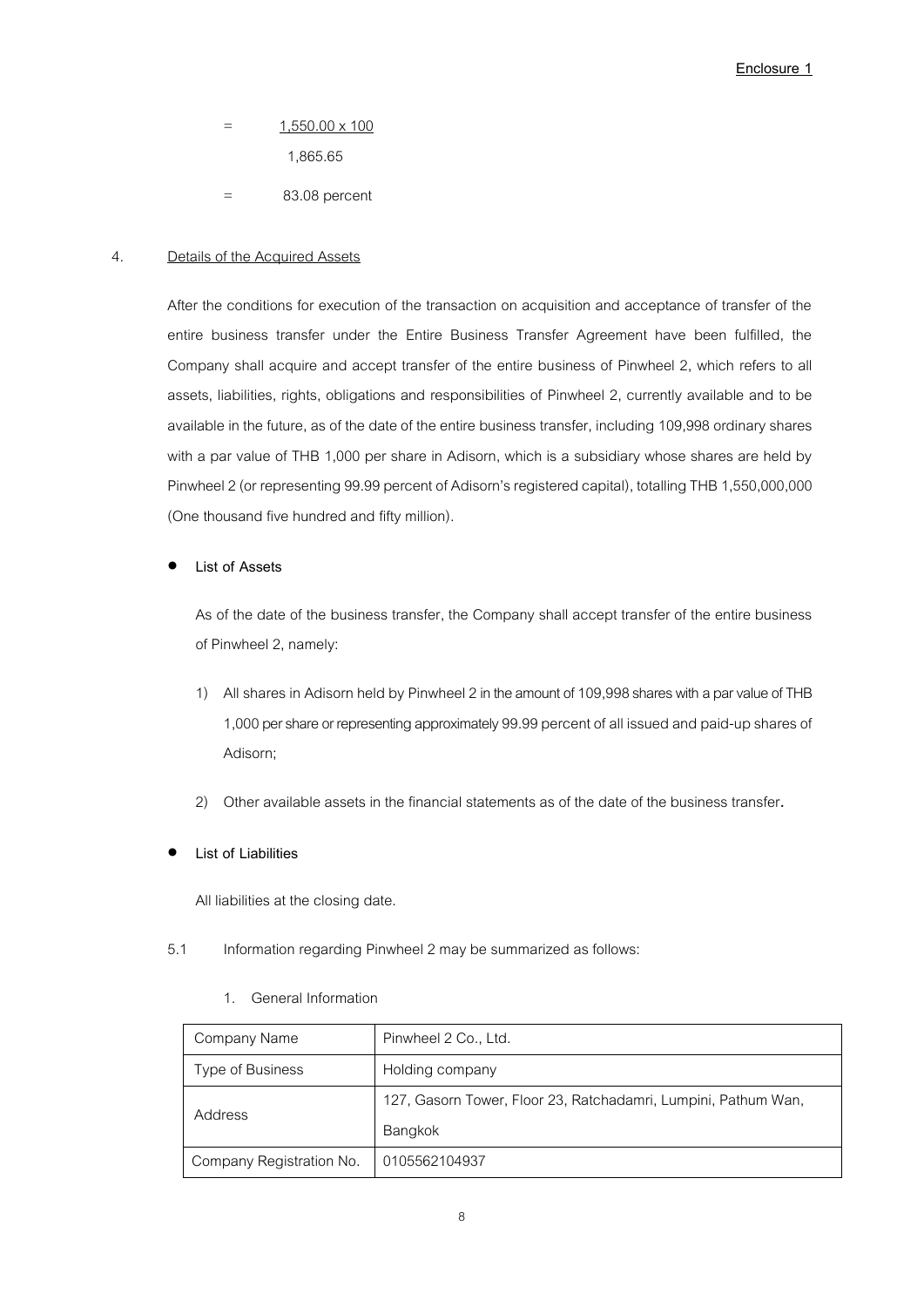| Date of Incorporation                        | 17 June 2019    |
|----------------------------------------------|-----------------|
| <b>Registered Capital</b>                    | THB 110,098,000 |
| Issued and Paid-up Capital   THB 110,098,000 |                 |
| Par Value                                    | <b>THB 100</b>  |

# 2. List of Shareholders as of August 27, 2019

| No.   | Name-Surname                    | Number of Shares | <b>Percent of Total Shares</b> |
|-------|---------------------------------|------------------|--------------------------------|
|       | Team A holding Co., Ltd*        | 1,100,978        | 99.9998                        |
| 2     | Mr. Vonnarat Tangkaravakoon     |                  | 0.0001                         |
| 3     | Miss Natdulaporn Kitikornpanich |                  | 0.0001                         |
| Total |                                 | 1,100,980        | 100.00                         |

Notes : \* A juristic in which Mr. Vonnarat Tangkaravakoon isheld 99.99% of the paid-up capital

# 3. List of Directors as of August 27, 2019

| No. | Name-Surname                    | Position |
|-----|---------------------------------|----------|
|     | Mr. Vonnarat Tangkaravakoon     | Director |
| 2.  | Miss Natdulaporn Kitikornpanich | Director |

# 4. Business Operations

To operate the business by holding shares in other companies (Holding Company), namely holding shares in a subsidiary, Adisorn.

5. Financial Information of Pinwheel 2

The financial statements have not yet been prepared since it has been incorporated on June 17, 2019.

# 5.2 General Information of Adisorn, which may be summarized as follows:

# 1. General Information

| Company Name             | Adisorn Songkhla Co., Ltd.                                           |
|--------------------------|----------------------------------------------------------------------|
| Type of Business         | Main business of Manpower services, Property rental (warehouse), and |
|                          | other related services in petroleum business                         |
| Address                  | 39/15, Kanchanawanitch, Khao Rup Chang, Muang, Songkhla 90000        |
| Company Registration No. | 0905523000291                                                        |
| Date of Incorporation    | 3 November 1980                                                      |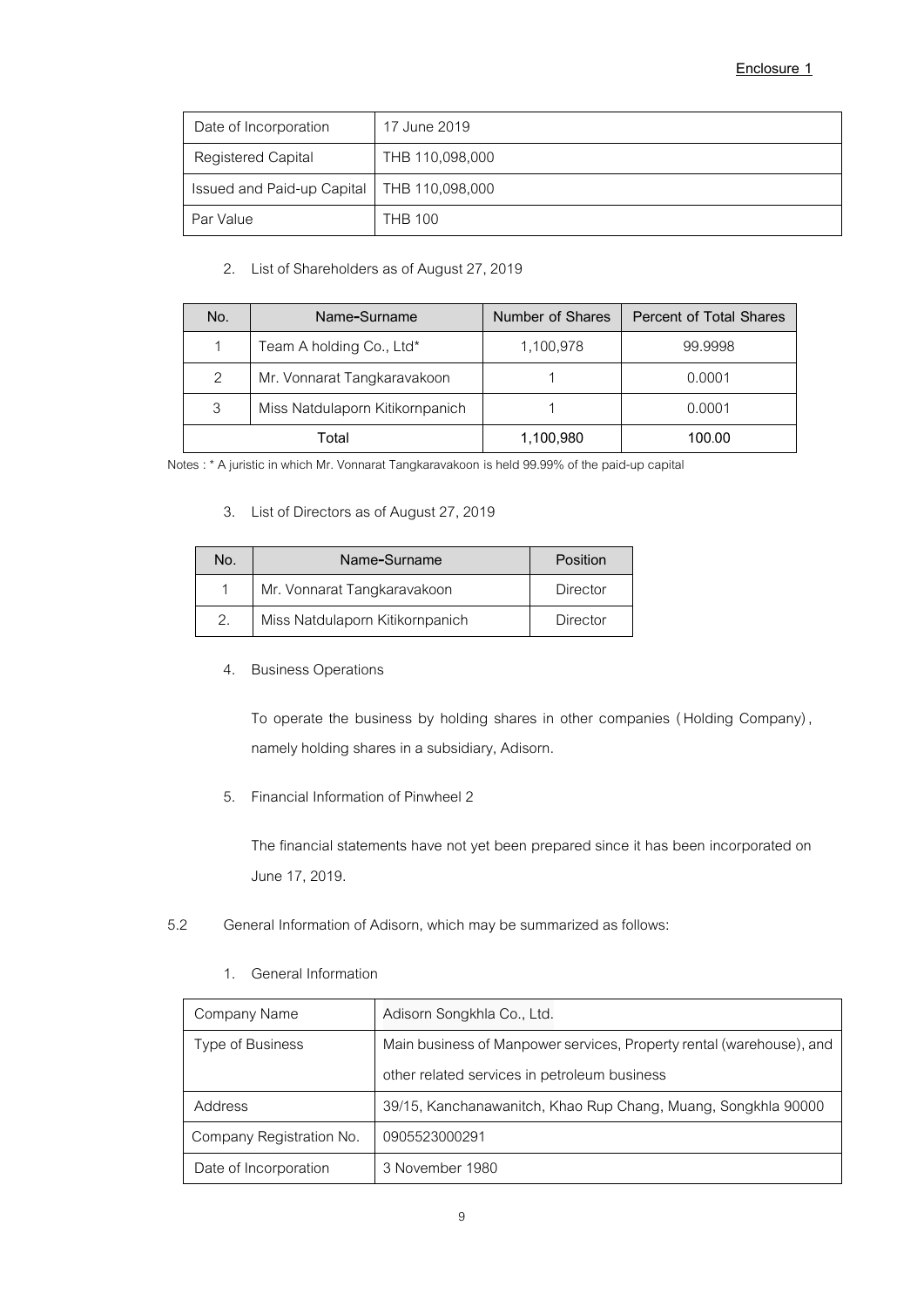| Registered Capital                           | THB 110,000,000 |
|----------------------------------------------|-----------------|
| Issued and Paid-up Capital   THB 110,000,000 |                 |

# 2. List of Shareholders of Adisorn as of August 27, 2019

| List of Shareholders          | Number of Shares | <b>Percent of Total Shares</b> |
|-------------------------------|------------------|--------------------------------|
| Pinwheel 2                    | 109,998          | 99.998                         |
| Mr. Vonnarat Tangkaravakoon   |                  | 0.009                          |
| Ms. Piyachanok Tangkaravakoon |                  | 0.009                          |
| Total                         | 110,000          | 100.00                         |

3. Board of Directors of Adisorn as of August 27, 2019

| <b>List of Directors</b>    | Position |
|-----------------------------|----------|
| Miss Yosabayorn Amarit      | Director |
| Mr. Sathar Chantrasettalead | Director |

4. Business Operations

# **4.1 Background**

Adisorn Songkla Co., Ltd. was established, in 2010, in Songkla province. In the beginning, its business begins with general construction service. Its operation was, afterwards, expand to focusing mainly on Manpower Service, Property Rental Service, and other Petroleum-related business. The list of crucial development done by Adisorn are as follows:

| Year | Key details                                                                         |
|------|-------------------------------------------------------------------------------------|
| 1980 | Adisorn Songkla Co., Ltd. was found to operate in the field of general construction |
|      | service. The staffs were specialized in Engineering, Technical knowledge, and       |
|      | Architecture.                                                                       |
| 1982 | - Manpower Service was initiated by recruiting qualified personnel for clients in   |
|      | Petroleum industry (Oil and gas); for example, painter, skilled labor, welder,      |
|      | warehouse, technicians, and security inspector, etc.                                |
|      | - In addition, Adisorn offered other Petroleum-related business; for example,       |
|      | Fabrication, Painting, Maintenance, etc.                                            |
|      | - The business was expanded into Manpower-related Service; for example, rules       |
|      | and regulation for recruitment process of Thai and International labors, including  |
|      | leasing warehouse/storehouse to clients who needed the space for storage.           |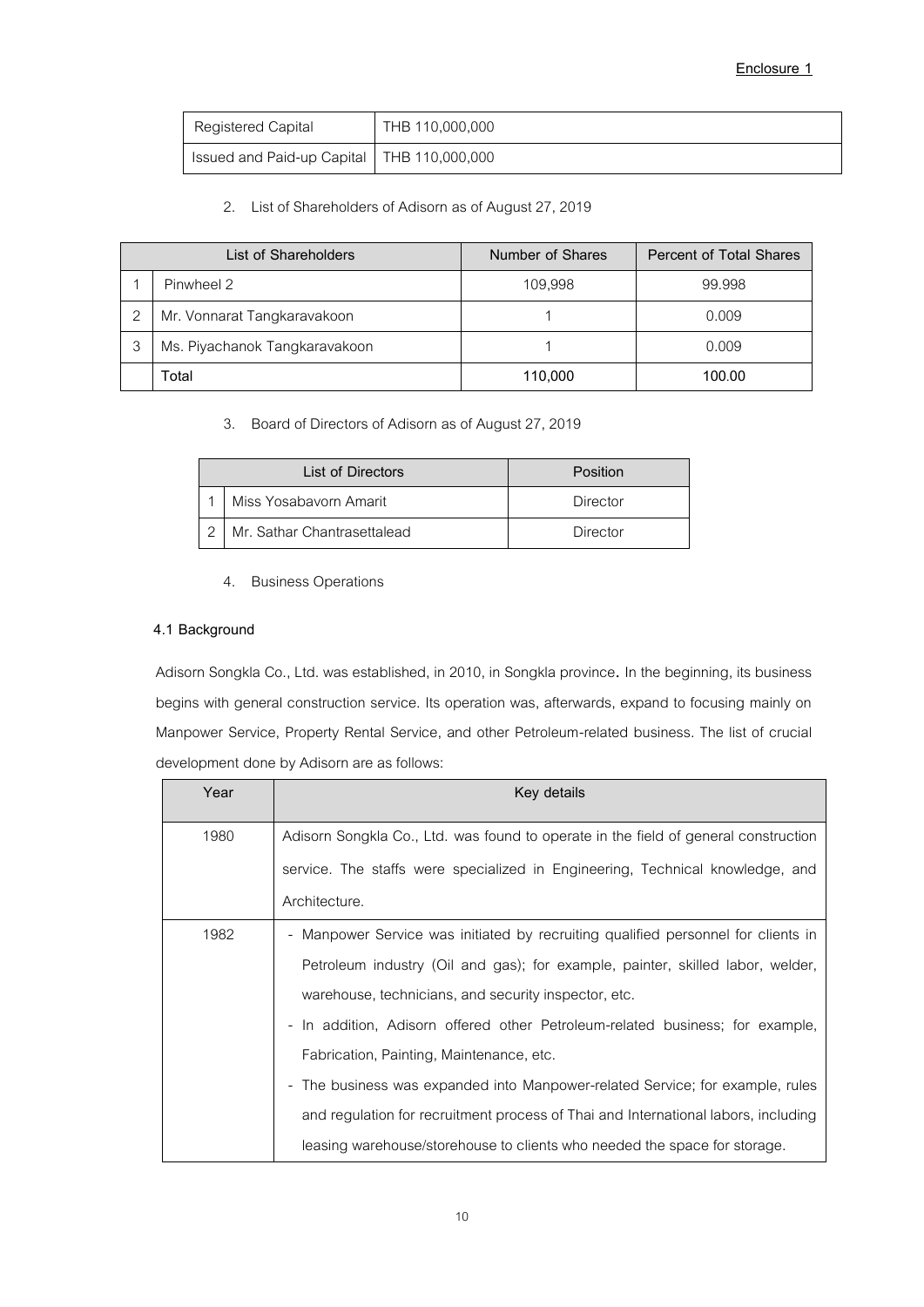| Year | Key details                                                                         |
|------|-------------------------------------------------------------------------------------|
| 2013 | Adisorn was certified with ISO 9001:2008 in terms of Quality Assurance from Bureau  |
|      | Veritas Thailand. The clients were confident in the quality of our services and the |
|      | constant development of our personnel.                                              |

### **4.2 Operational Characteristics**

At present, Adisorn has revenue structure and main operations of businesses as follows:

|                     |        | 2016       | 2017    |            | 2018    |            |
|---------------------|--------|------------|---------|------------|---------|------------|
|                     | THB mm | Percentage | THB mm  | Percentage | THB mm  | Percentage |
| Income derived form | 773.0  | 82.0       | 869.7   | 80.4       | 1,282.7 | 86.1       |
| services related to |        |            |         |            |         |            |
| manpower            |        |            |         |            |         |            |
| Income derived form | 81.5   | 8.6        | 121.5   | 11.2       | 94.4    | 6.3        |
| services related to |        |            |         |            |         |            |
| Petroleum business  |        |            |         |            |         |            |
| Income from rental  | 41.1   | 4.4        | 38.6    | 3.6        | 51.9    | 3.5        |
| Other               | 46.9   | 5.0        | 51.5    | 4.8        | 61.2    | 4.1        |
| Total               | 942.5  | 100.0      | 1,081.3 | 100.0      | 1,490.3 | 100.0      |

# **(1) Manpower services business**

Adisorn has operated its manpower service for more than 30 years. It focuses on Petroleum (Oil and gas) personnel, especially the staffs required to work on Petroleum platform. We only look for knowledgeable, skillful, experience, and well-trained (as required) manpower. Adisorn has developed the quality of its staffs in many fields, such as, engineering, construction, architecture. Also, we constantly provide training session for manpower development. Currently, Adisorn possess of more than 750 skillful-manpower which have been serving the clients from Petroleum Industry.

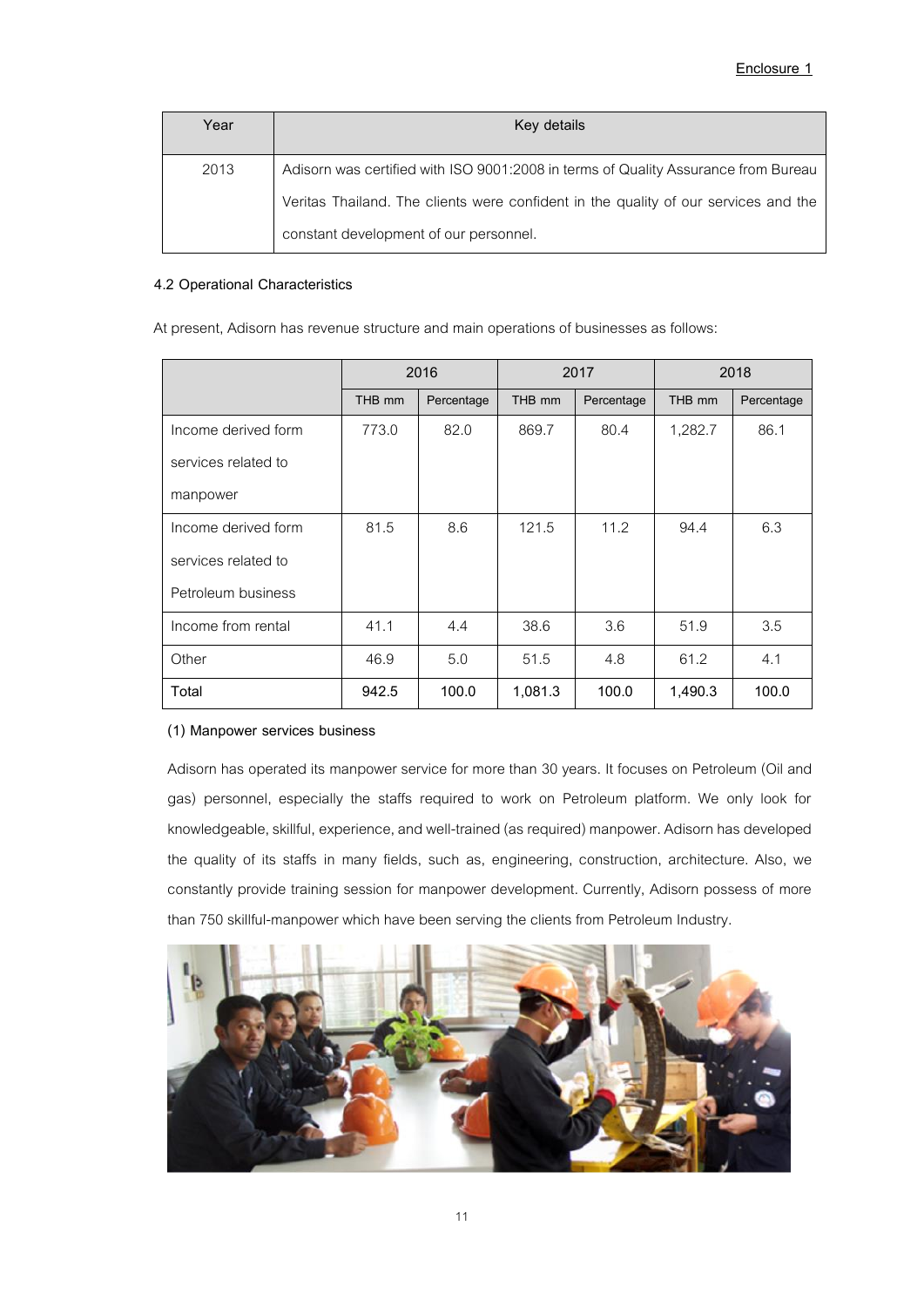#### **Enclosure 1**

Some important operational characteristics were Manpower Service. For example, we act as a recruitment agency to offer the clients our quality personnel (recruiting services), Manpower services, and other relevant services; such as, Visa and work permits, and payroll services etc.



Adisorn has made a contract, in terms of Manpower services, with the entrepreneur from Petroleum Industry. According to the contract, the counterparties must agree to terms of budget, the number of personnel, and other conditions in every 2years. The next agreement shall be held by late 2019. Since the past to present, Adisorn has offered manpower services to the certain entrepreneur for more than 30 years.

Besides, Adisorn has foreseen manpower services as a crucial factor for its competitive advantage. Consequentially, Adisorn has built great alliance and rapport with educational institution in Songkla province and nearby areas in order to minimize the risk in recruiting service and to create job opportunities in the community. Those who are interested will be instructed and trained by Adisorn in order to become a skillful labor as required by the clients. Moreover, Adisorn has additional recruitment channels; for instance, the PR of job opportunity during its Roadshows. The online platform and media, like recruitment website and social media, are also used to attract new generation potential workers.

**(2) Other services related to Petroleum business (Engineering services)**



Adisorn offered other services related to Petroleum business, such as, vessel cleaning, off shore construction services, fabrication and maintenance services, and etc. Our clients were a Petroleum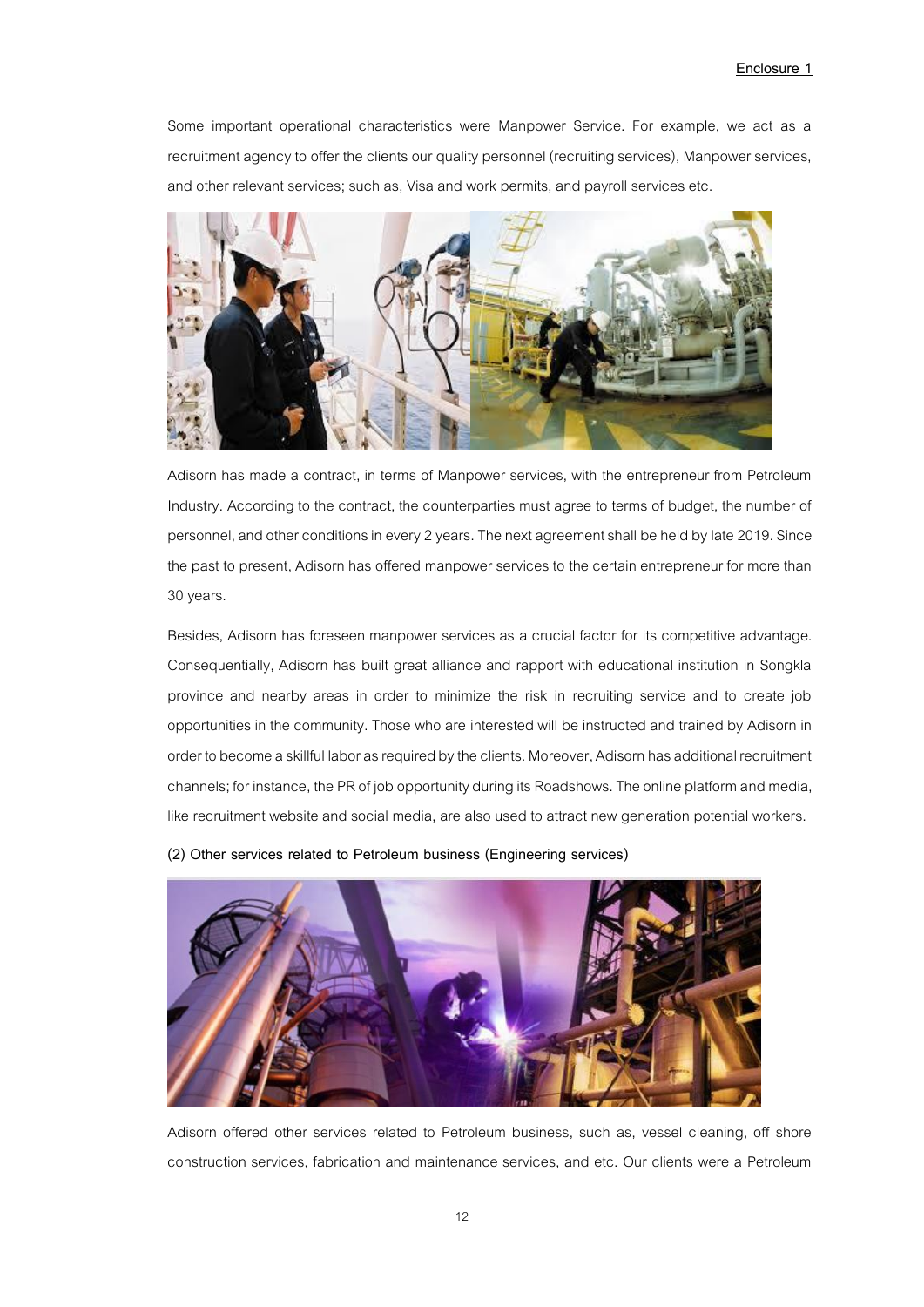related company. Mostly, they were the same client we served with our manpower services since they were confident with Adisorn's quality of services and performance. The characteristic of work is depended on the demand of each client.

#### **(3) Property rental services**



Besides off shore services, Adisorn offers property rental services; such as, warehouse, equipment, and machinery. Our warehouse is located near the harbor of Songkla province to facilitate the conveyance. Adisorn warehouse is ready to serve with the total area of 82,000 sqm. To increase the confidence of our clients, we offer 24/7 security standard for the cargo. The goods are diverse, ranging from general to industrial commodities. Mostly, the stored goods are industrial machinery. Besides, Adisorn provides equipment and machinery rental services; such as, electric generator, welding machine, basket, containers, wire rope sling, air compressor, and heavy machinery, etc.

#### **4.3 Risk Factors**

#### **(1) The risk of failure to recruit the right personnel according to the client's requirement**

Since Adisorn run its business mainly on Manpower Services, to offer the right personnel according to the requirement of the client is the core of its business. To clarify, the image and credibility of Adisorn will be at risk if it fails to deliver the right personnel in time. This risk also affects future opportunities of Adisorn.

However, Adisorn was aware of the risk. Therefore, Adisorn has constantly built great alliance and rapport with institution in Songkla province and nearby areas in order to minimize the risk in recruiting service and to create job opportunities in the community. Those who are interested will be instructed and trained by Adisorn in order to become a skillful labor as required by the clients. Moreover, Adisorn has additional recruitment channels; for instance, the PR of job opportunity during its Roadshows. The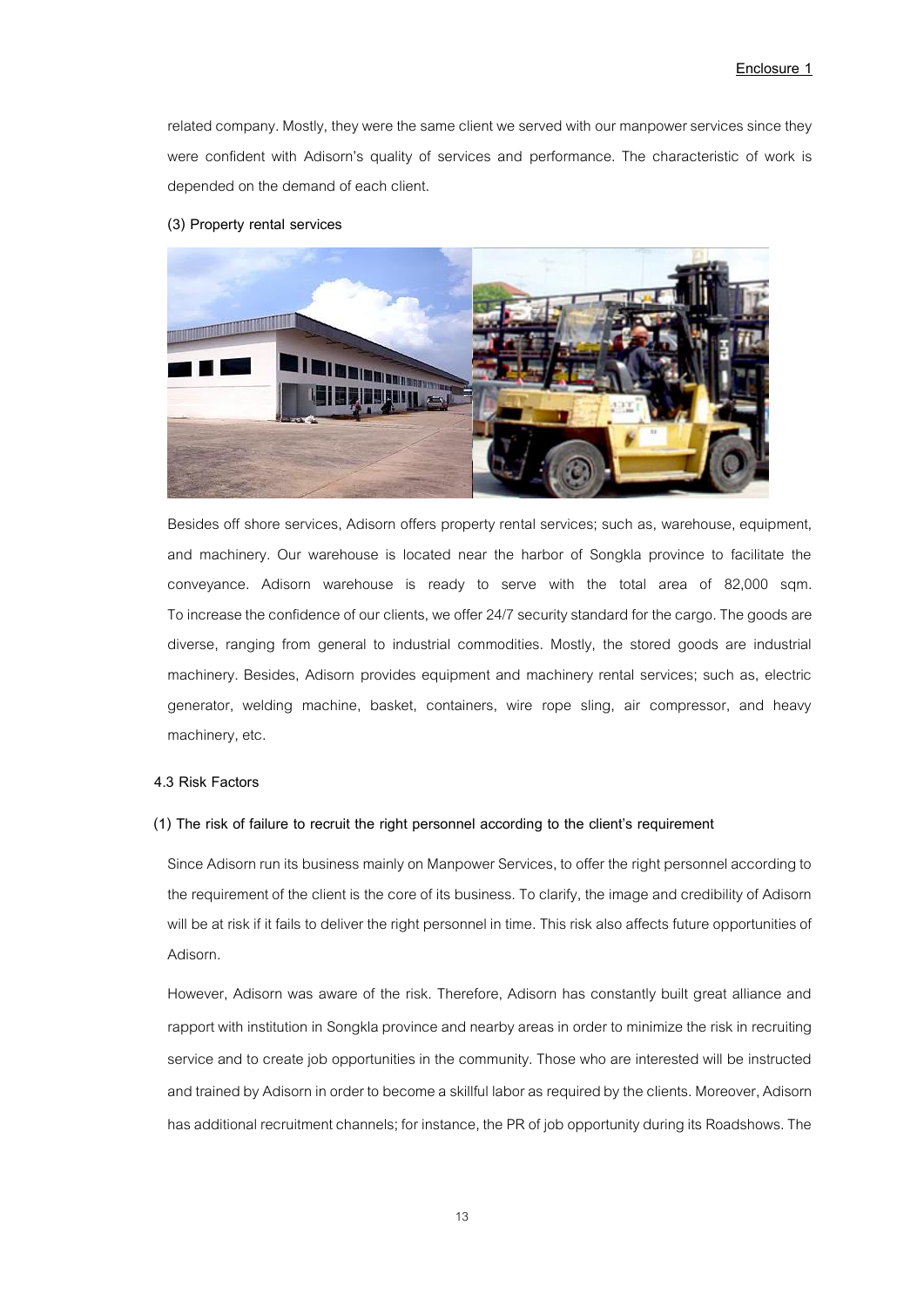online platform and media, like recruitment website and social media, are also used to attract new generation potential workers.

#### **(2) The risk due to wage adjustment of the labor**

Adisorn's main resource is workforce. Wage adjustment of workforce affects the cost and turnover of the business since Adisorn has made a manpower services contract with the entrepreneur from Petroleum Industry. As the counterparties must agree to terms of budget, the number of personnel, and other conditions in every 2 years, the increment of minimum wages during this period will affect the business cost of Adisorn.

However, Adisorn has been aware of the mentioned risk. Therefore, Adisorn has constantly kept itself up-to-date towards the news and evaluated the labour market closely in order to negotiate in careful and cautious manners. Besides, the duration of re-agreement will be occurred in every 2 years basis made it possible for Adisorn to manage and cope with the risk.

#### **(3) The risk due to failure to complete the negotiation**

According to the contract, the counterparties of manpower services contract must agree to terms of budget, the number of personnel, and other conditions in every 2 years. If the counterparties failed to make an agreement, the operation and turnover of Adisorn will be affected significantly.

However, Adisorn has been aware of the mentioned risk. Adisorn has run its manpower service for more than 30 years, constantly built good rapport with the certain entrepreneur, along with delivering right personnel (as required by the client) in time. In addition, Adisorn has constantly trained its workforce to be skillful and knowledgeable in order to serve the needs of clients instantly.

#### **(4) The risk due to political uncertainty, change in laws, operational rules and regulations.**

The risk due to changes in politics, laws, and operational rules and regulations may affect the business plan, capital, and operational expenses; for example, the adjustment of minimal wages. In order to minimize the risk due to changes in rules and regulations or laws related to the operation of business, Adisorn has studied and monitored possible changes in rules and regulation which can be occurred continuously in order to prepare and run the business in carful manners.

#### **4.4 Financial Information of Adisorn**

Based on consolidated financial statements of Adisorn audited by Deloitte Touche Tohmatsu Jaiyos Audit Co.,Ltd. with the followings details: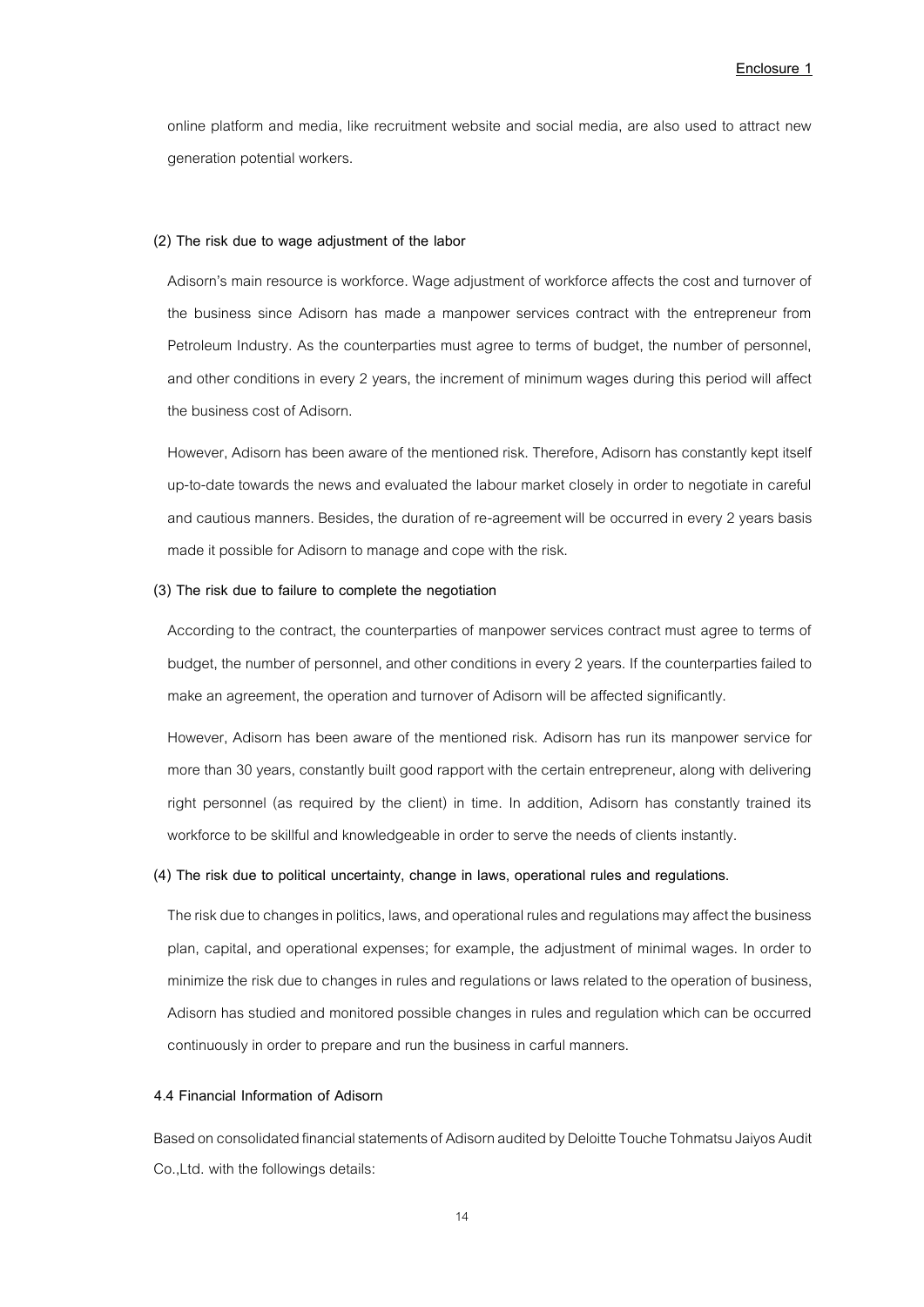| Unit: THB mm                   | Financial statement ended as of |                  |                  |  |
|--------------------------------|---------------------------------|------------------|------------------|--|
|                                | 31 December 2016                | 31 December 2017 | 31 December 2018 |  |
|                                | (Audited)                       | (Audited)        | (Audited)        |  |
| Assets                         |                                 |                  |                  |  |
| <b>Current assets</b>          |                                 |                  |                  |  |
| Cash and cash equivalents      | 12.3                            | 120.3            | 38.8             |  |
| Trade and Others receivable    | 316.3                           | 352.7            | 335.5            |  |
| Cost of services waiting for   |                                 |                  |                  |  |
| recognition                    | 3.8                             | 13.4             | 10.6             |  |
| Withholding tax waiting for    |                                 |                  |                  |  |
| recognition                    | 18.0                            | 4.3              | 11.2             |  |
| Other current assets           | 4.7                             | 2.6              | 2.4              |  |
| Total current assets           | 355.2                           | 493.2            | 398.5            |  |
|                                |                                 |                  |                  |  |
| Non-current assets             |                                 |                  |                  |  |
| Fixed deposit used as          |                                 |                  |                  |  |
| collateral                     | 2.0                             | 2.0              | 2.0              |  |
| Investment in subsidiaries     | 0.5                             | 0.5              | 0.5              |  |
| Other long-term investment     | 1.0                             |                  |                  |  |
| Long-term loans to related     |                                 |                  |                  |  |
| parties                        | 650.0                           | 872.7            | 1,059.13         |  |
| Investment in property         | 192.4                           | 187.0            | 179.7            |  |
| Property, plant and equipment  | 30.7                            | 81.5             | 62.0             |  |
| Accrued interest               | 82.7                            | 132.1            | 191.6            |  |
| Deferred financial fees        | 2.3                             |                  |                  |  |
| Others non-current assets      |                                 | 5.6              | 5.6              |  |
| Total non-current assets       | 961.7                           | 1,281.4          | 1,500.7          |  |
| <b>Total asset</b>             | 1,316.9                         | 1,774.7          | 1,899.2          |  |
|                                |                                 |                  |                  |  |
| <b>Current liabilities</b>     |                                 |                  |                  |  |
| Bank overdrafts and short-term |                                 |                  |                  |  |
| borrowings from financial      |                                 |                  |                  |  |
| institutions                   | 140                             | 210              | 268              |  |
| Bill of exchange               | 145                             | 184.5            | 90               |  |
| Debentures                     | 110                             | 50               | 135              |  |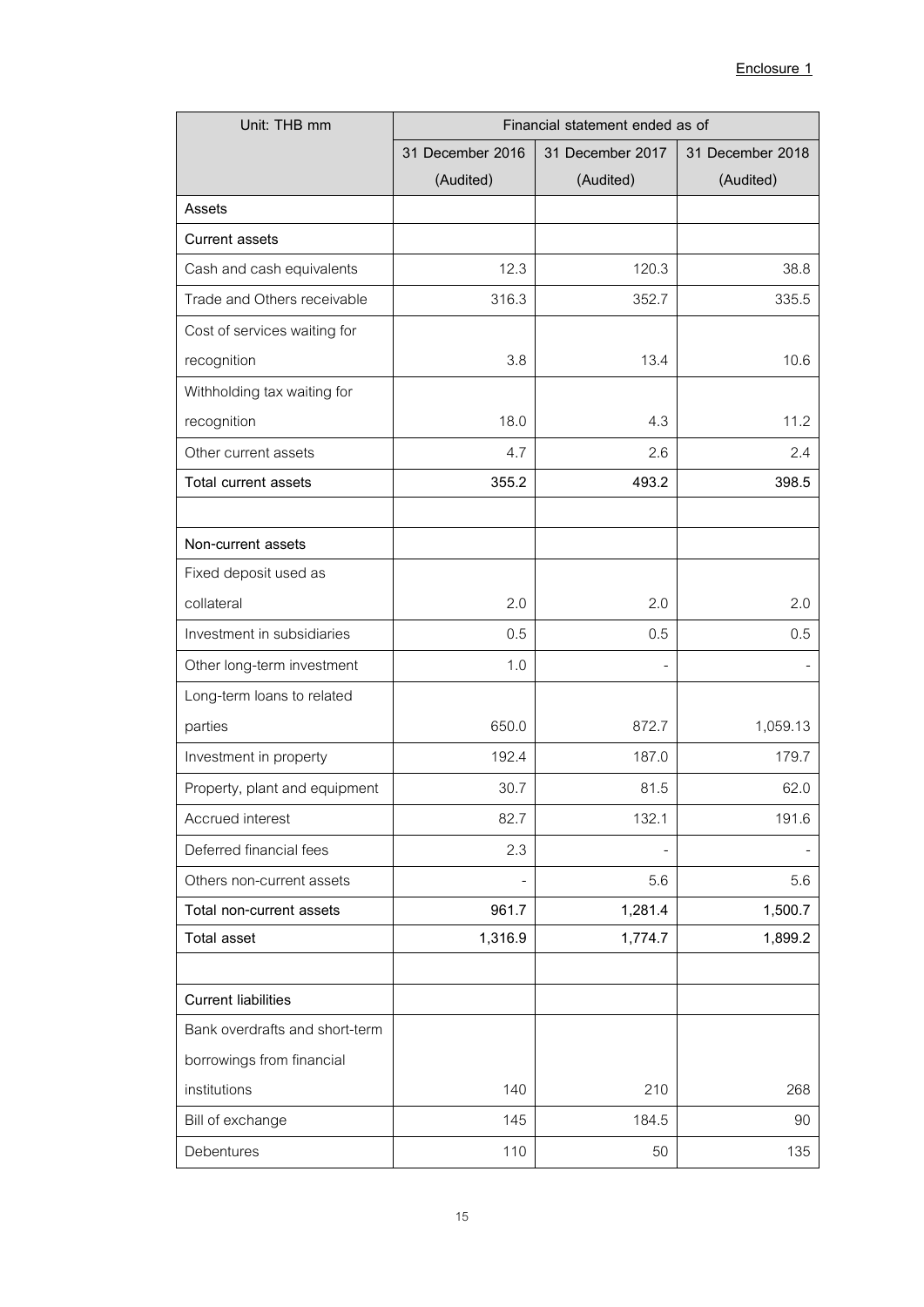| Unit: THB mm                     | Financial statement ended as of |                  |                  |  |
|----------------------------------|---------------------------------|------------------|------------------|--|
|                                  | 31 December 2016                | 31 December 2017 | 31 December 2018 |  |
|                                  | (Audited)                       | (Audited)        | (Audited)        |  |
| Trade and other payables         | 100.2                           | 116.1            | 167.3            |  |
| Long-term borrowings from        |                                 |                  |                  |  |
| financial institution due within |                                 |                  |                  |  |
| one year                         | 58.4                            | 103.4            | 103.4            |  |
| Current portion of finance       |                                 |                  |                  |  |
| lease liabilities                | $\overline{\phantom{a}}$        | 9.3              | 9.7              |  |
| Other current liabilities        | 12.6                            | 9.1              | 9.9              |  |
| <b>Total current liabilities</b> | 556.2                           | 682.5            | 783.3            |  |
|                                  |                                 |                  |                  |  |
| Non-current liabilities          |                                 |                  |                  |  |
| Long-term borrowings from        |                                 |                  |                  |  |
| financial institution            | 194.4                           | 393.6            | 283.5            |  |
| Finance lease liabilities        |                                 | 42.9             | 33.2             |  |
| Employee benefit obligations     | 7.6                             | 8.1              | 13.6             |  |
| Other non-current liabilities    | $\overline{\phantom{a}}$        | 5.3              | 3.9              |  |
| Total non-current liabilities    | 202.0                           | 439.9            | 334.2            |  |
| <b>Total liabilities</b>         | 768.3                           | 1,122.4          | 1,117.5          |  |
|                                  |                                 |                  |                  |  |
| Shareholders' equity             |                                 |                  |                  |  |
| Share capital                    |                                 |                  |                  |  |
| Authorized share capital         |                                 |                  |                  |  |
| Common stock 110,000             |                                 |                  |                  |  |
| shares                           |                                 |                  |                  |  |
| Par value THB 1,000.00           | 110                             | 110              | 110              |  |
| Paid-up share capital            |                                 |                  |                  |  |
| Common stock 110,000             |                                 |                  |                  |  |
| shares                           |                                 |                  |                  |  |
| Par value THB 1,000.00           | 110                             | 110              | 110              |  |
| Retained earnings                |                                 |                  |                  |  |
| Appropriated                     |                                 |                  |                  |  |
| Legal and statutory              |                                 |                  |                  |  |
| reserves                         | 6                               | 6                | 6                |  |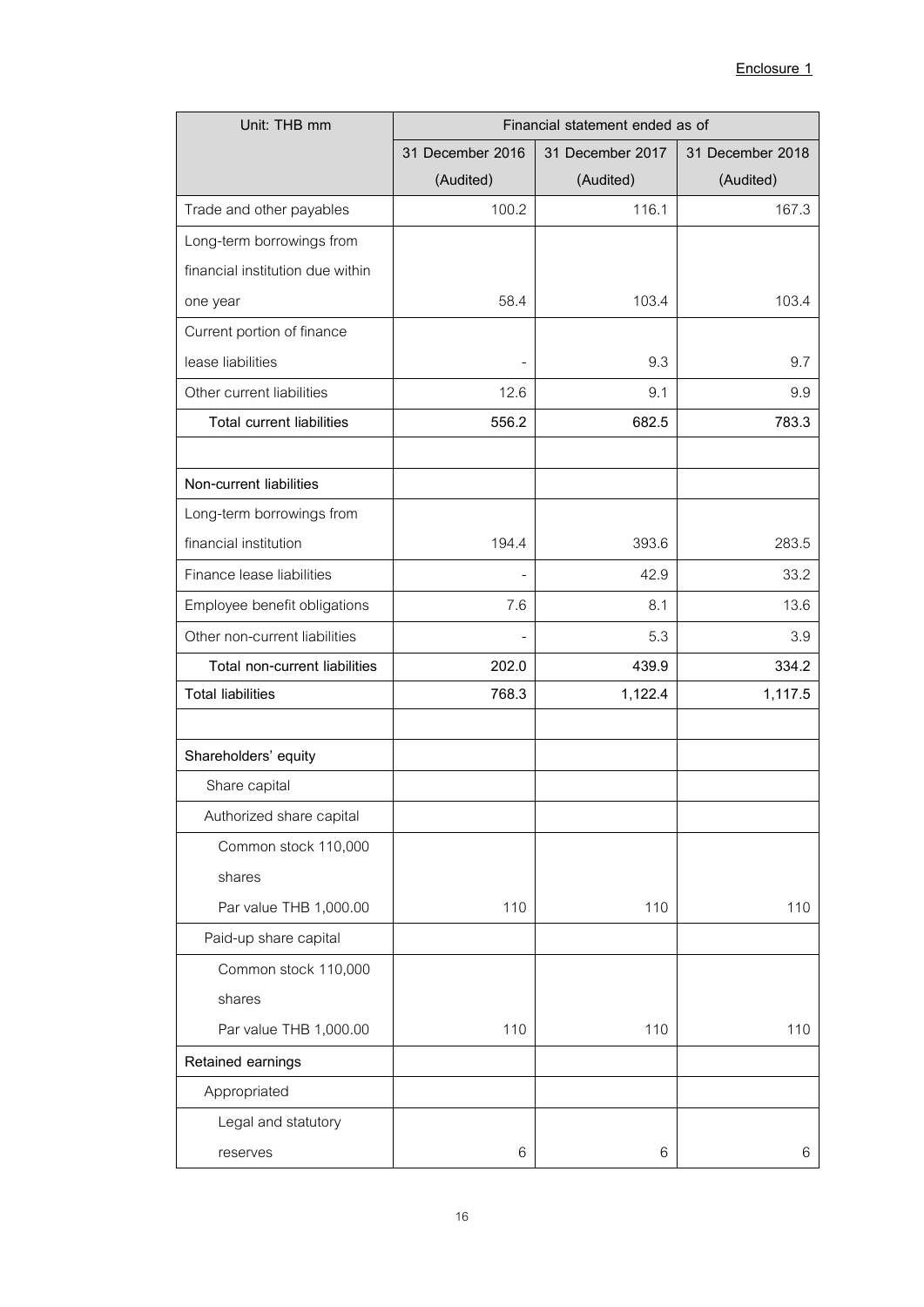| Unit: THB mm               | Financial statement ended as of      |           |                  |  |
|----------------------------|--------------------------------------|-----------|------------------|--|
|                            | 31 December 2017<br>31 December 2016 |           | 31 December 2018 |  |
|                            | (Audited)                            | (Audited) | (Audited)        |  |
| Unappropriated             | 536.3                                | 536.3     | 665.7            |  |
| Total shareholders' equity | 652.3                                | 652.3     | 781.7            |  |
| Total liabilities and      |                                      |           |                  |  |
| shareholders' equity       | 1,782.1                              | 1,774.7   | 1.899.2          |  |

| Unit: THB mm                            | Income statement ended as of |             |             |  |
|-----------------------------------------|------------------------------|-------------|-------------|--|
|                                         | 31 December                  | 31 December | 31 December |  |
|                                         | 2016                         | 2017        | 2018        |  |
|                                         | (Audited)                    | (Audited)   | (Audited)   |  |
| Revenue                                 |                              |             |             |  |
| Income derived form services related to | 773.0                        | 869.7       | 1,282.7     |  |
| manpower                                |                              |             |             |  |
| Income derived form services related to | 81.5                         | 121.5       | 94.4        |  |
| Petroleum business                      |                              |             |             |  |
| Income from rental services             | 41.1                         | 38.6        | 51.9        |  |
| Other income                            | 46.9                         | 51.5        | 61.2        |  |
| Total income                            | 942.5                        | 1,081.3     | 1,490.3     |  |
|                                         |                              |             |             |  |
| Expenses                                |                              |             |             |  |
| Costs of services related to manpower   | 663.4                        | 753.1       | 1,091.9     |  |
| Costs of services related to petroleum  |                              |             |             |  |
| business                                | 63.6                         | 78.1        | 94          |  |
| Direct operating costs from investment  |                              |             |             |  |
| properties                              | 14.2                         | 10.5        | 16.0        |  |
| Costs of rental business                |                              | 9.0         | 22.7        |  |
| Cost of equipment rentals               | 2.2                          | 3.1         | 1.5         |  |
| Cost of sales                           | 0.06                         | 0.06        | 0.05        |  |
| Administrative expenses                 | 47.3                         | 51.2        | 49.2        |  |
| <b>Total expenses</b>                   | 790.8                        | 905.1       | 1,275.4     |  |
|                                         |                              |             |             |  |
| Earnings before interest and taxes      | 151.7                        | 176.2       | 214.9       |  |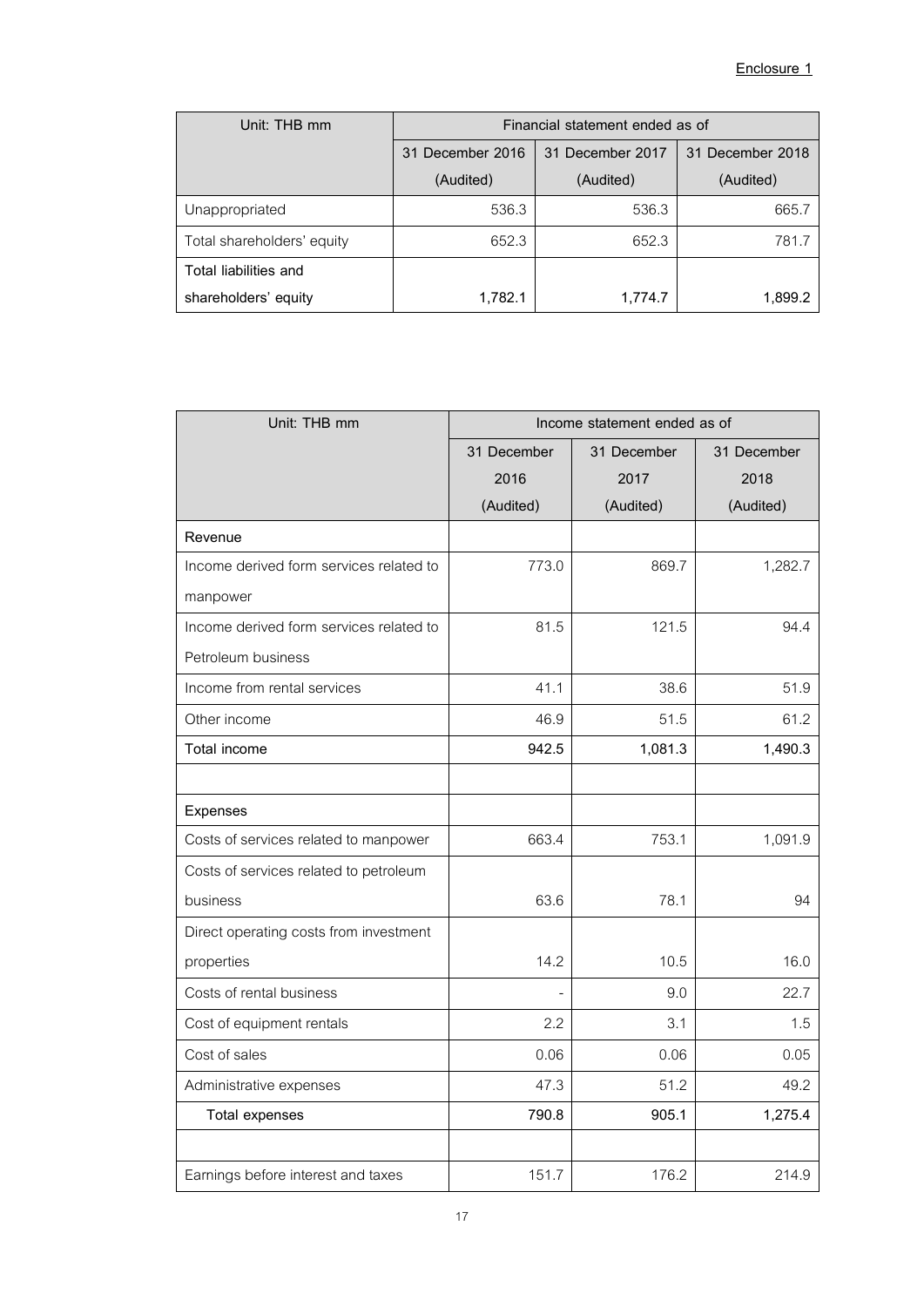| Unit: THB mm            | Income statement ended as of |           |             |
|-------------------------|------------------------------|-----------|-------------|
|                         | 31 December<br>31 December   |           | 31 December |
|                         | 2016                         | 2017      | 2018        |
|                         | (Audited)                    | (Audited) | (Audited)   |
| Financial costs         | 40.2                         | 44.5      | 50.8        |
| Net profit before taxes | 111.5                        | 131.7     | 164.1       |
| Tax expenses            | 22.3                         | 28.0      | 34.6        |
| Net profits             | 89.2                         | 103.7     | 129.5       |

In this regard, Adisorn has established 4 subsidiaries with the following details:

| <b>Subsidiaries</b>                                         | Registered       | <b>Business</b>  |
|-------------------------------------------------------------|------------------|------------------|
| ADS Logistic Co., Ltd.<br>(1)                               | 9 September 2014 | Warehouse rental |
|                                                             |                  | business         |
| Adisornsongkhla International Co., Ltd.<br>(2)              | 14 March 2019    |                  |
| Adisornsongkhla Marine Co., Ltd.<br>3)                      | 14 March 2019    | No operation     |
| Adisornsongkhla Professional Co., Ltd.<br>$\left( 4\right)$ | 14 March 2019    |                  |

(1) Adisornsongkhla logistic limited company ("ADSL") with following details:

1. Company's general information

| Company's name             | Adisornsongkhla Logistic Co., Ltd.                        |  |  |
|----------------------------|-----------------------------------------------------------|--|--|
| <b>Business</b>            | Warehouse rental business                                 |  |  |
| Location                   | 39/15 m.10 Kanjanavanich Rd. Khaorupchang Mueang Songkhla |  |  |
|                            | Songkhla                                                  |  |  |
| Corporate registration     | 0905557003161                                             |  |  |
| number                     |                                                           |  |  |
| Date of registration       | 9 September 2014                                          |  |  |
| Registered capital         | THB 1,000,000                                             |  |  |
| Issued and paid-up capital | THB 1,000,000                                             |  |  |
| Par value                  | <b>THB 100</b>                                            |  |  |

2. List of shareholders as of 31 March 2019

| No.           | Name-Surname                       | Number of shares | <b>Percent of Total Shares</b> |
|---------------|------------------------------------|------------------|--------------------------------|
|               | Adisornsongkhla Logistic Co., Ltd. | 5,099            | 50.99                          |
| $\mathcal{P}$ | Bee wave Co., Ltd.                 | 4.900            | 49.00                          |
| 3             | Mr. Vonnarat Tangkaravakoon        |                  | 0.01                           |
| Total         |                                    | 10.000           | 100.00                         |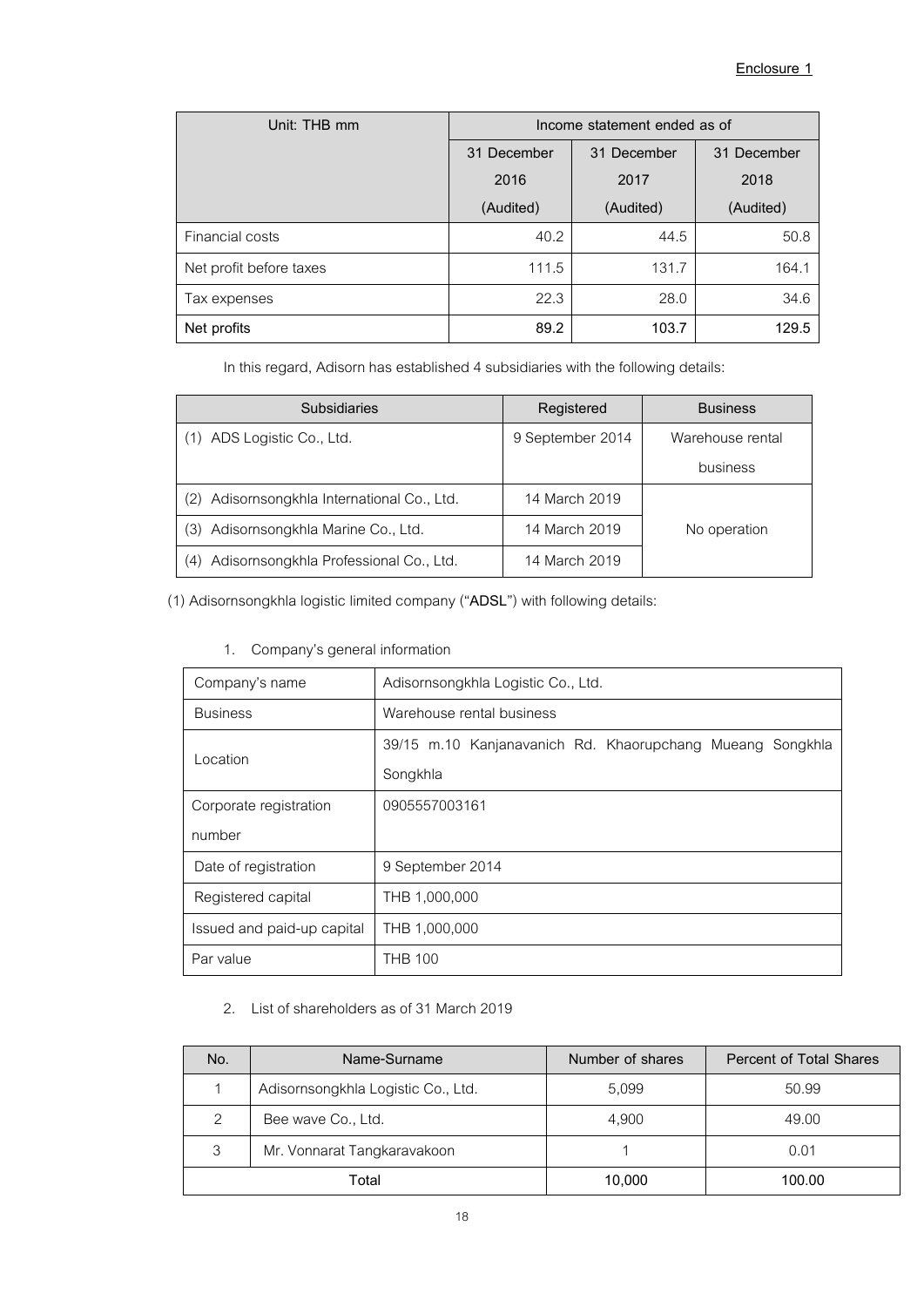Note: Bee wave Co., Ltd. Held by Mr. Noraniti Nunthaleka (90.0%), Mr. Kitti Techataveekijkul (5.0%), and Mrs. Leelawan Sridaranop (5.0%)

| No. | Name-Surname                    | Position        |
|-----|---------------------------------|-----------------|
| 1   | Mr. Vonnarat Tangkaravakoon     | Director        |
| 2   | Mr. Vitoon Suriyarangsan        | <b>Director</b> |
| 3   | Miss Natdulaporn Kitikornpanich | <b>Director</b> |
| 4   | Mr. Noraniti Nunthaleka         | Director        |
| 5   | Mrs. Kamolvan Nunthaleka        | Director        |

3. List of directors as of 31 March 2019

#### 4. Business

ADSL is operating a warehouse rental business in Songkhla province which has a service area of approximately 17,000 square meters of which tenants are operator in the petroleum & oil industry.

|  | 5. Financial information of ADSL |  |
|--|----------------------------------|--|
|  |                                  |  |

| Unit: THB mm                | Financial statement ended as of |                  |                  |  |
|-----------------------------|---------------------------------|------------------|------------------|--|
|                             | 31 December 2016                | 31 December 2017 | 31 December 2018 |  |
|                             | (Audited)                       | (Audited)        | (Audited)        |  |
| Assets                      |                                 |                  |                  |  |
| <b>Current Assets</b>       |                                 |                  |                  |  |
| Cash and cash equivalents   | 0.002                           | 0.002            | 0.002            |  |
| Trade and Others receivable | 3.5                             | 5.8              | 1.5              |  |
| Other current assets        | 1.8                             | 1.2              | 1.7              |  |
| Total current assets        | 5.3                             | 6.9              | 3.2              |  |
|                             |                                 |                  |                  |  |
| <b>Non-current Assets</b>   |                                 |                  |                  |  |
| Property, plant and         |                                 |                  |                  |  |
| equipment's                 | 69.2                            | 62.4             | 55.7             |  |
| Other non-current assets    | 0.2                             | 1.1              | 0.7              |  |
| Total non-current assets    | 69.4                            | 63.5             | 56.3             |  |
| Total assets                | 74.7                            | 70.4             | 59.6             |  |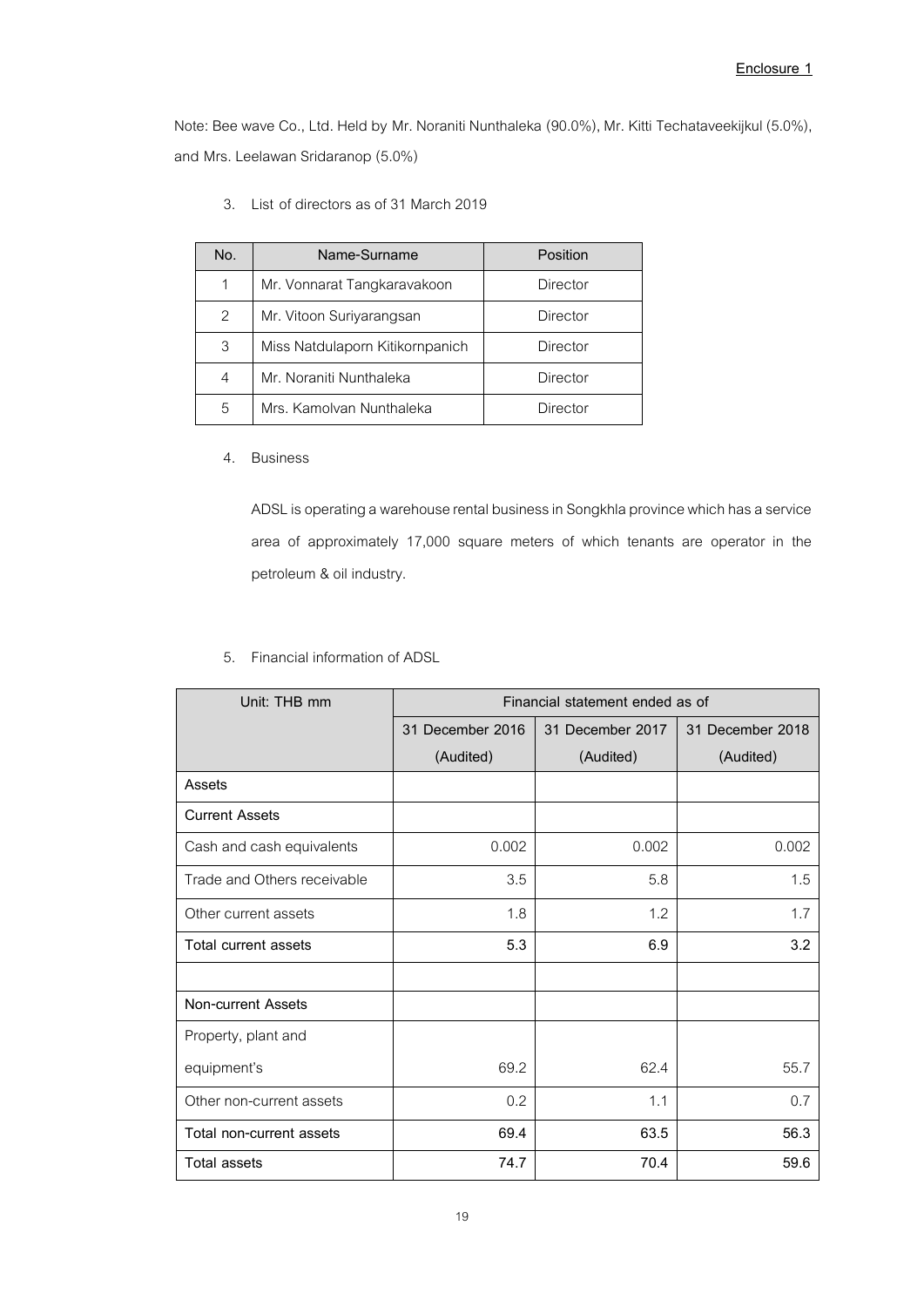| Unit: THB mm                     | Financial statement ended as of |                  |                  |
|----------------------------------|---------------------------------|------------------|------------------|
|                                  | 31 December 2016                | 31 December 2017 | 31 December 2018 |
|                                  | (Audited)                       | (Audited)        | (Audited)        |
|                                  |                                 |                  |                  |
| Liabilities                      |                                 |                  |                  |
| <b>Bank overdrafts</b>           | 3.4                             | 4.5              | 3.3              |
| Trade payables                   | 6.1                             | 4.3              | 1.1              |
| Long-term borrowings from        |                                 |                  |                  |
| financial institution due within |                                 |                  |                  |
| one year                         | 8.6                             | 8.6              | 6.8              |
| Other liabilities                | 4.7                             | 7.0              | 6.1              |
| <b>Total current liabilities</b> | 22.8                            | 24.4             | 17.3             |
|                                  |                                 |                  |                  |
| Non-current liabilities          |                                 |                  |                  |
| Long-term borrowings from        |                                 |                  |                  |
| financial institutions           | 15.4                            | 6.8              |                  |
| Long-term loans from related     |                                 |                  |                  |
| parties                          | 26.2                            | 26.2             | 26.2             |
| Total non-current liabilities    | 41.6                            | 33.0             | 26.2             |
| <b>Total liabilities</b>         | 64.4                            | 57.4             | 43.5             |
|                                  |                                 |                  |                  |
| Shareholders' equity             |                                 |                  |                  |
| Authorized capital               |                                 |                  |                  |
| Common stock 10,000              |                                 |                  |                  |
| shares                           |                                 |                  |                  |
| Par value THB 100.00             | 1.0                             | 1.0              | 1.0              |
| Paid-up capital                  |                                 |                  |                  |
| Common stock 10,000              |                                 |                  |                  |
| shares                           |                                 |                  |                  |
| Par value THB 100.00             | 1.0                             | 1.0              | 1.0              |
| Retain earnings                  |                                 |                  |                  |
| Appropriated                     | $\frac{1}{2}$                   |                  |                  |
| unappropriated                   | 9.3                             | 12.0             | 15.0             |
| Total shareholders' equity       | 10.3                            | 13.0             | 16.0             |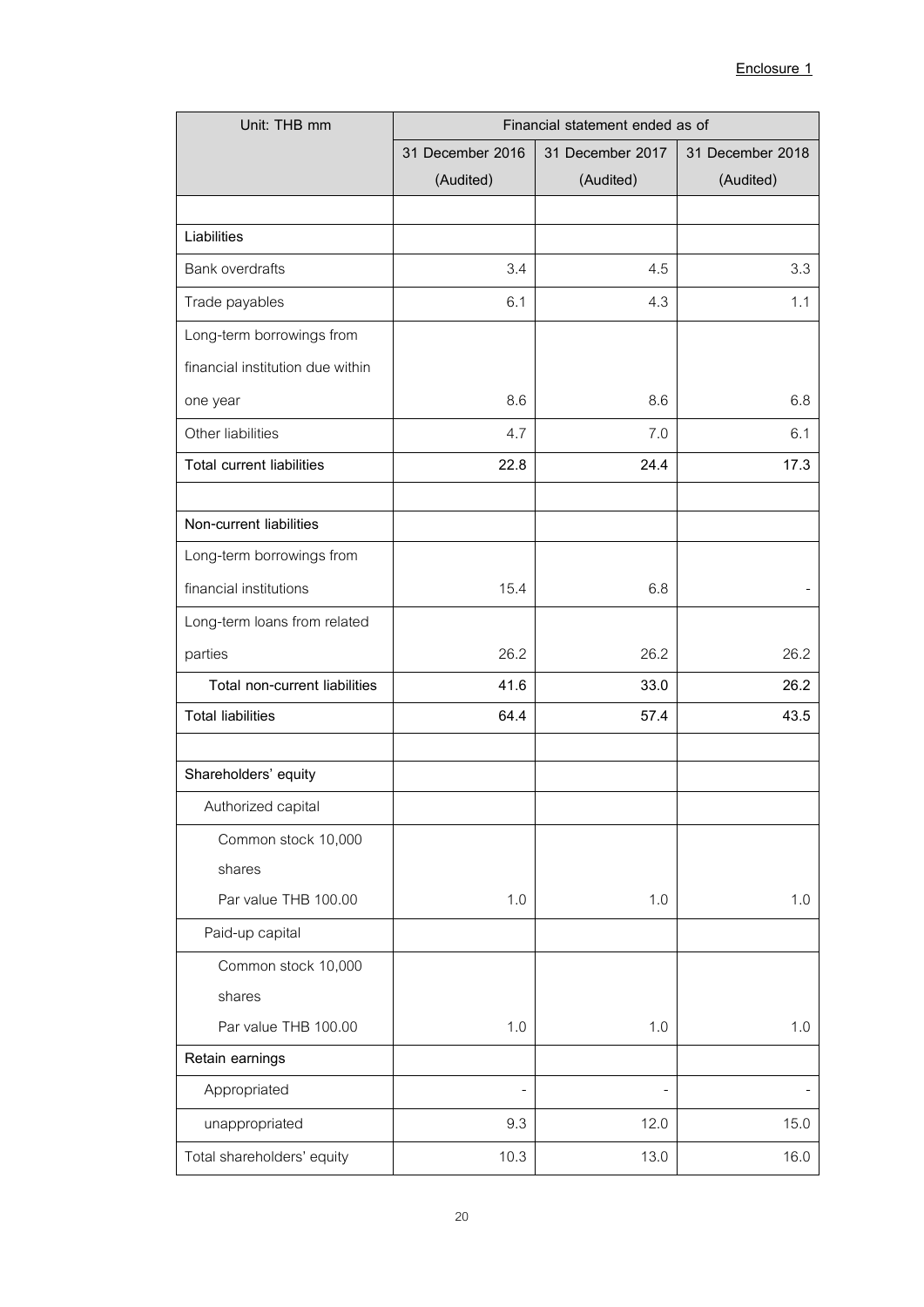| Unit: THB mm          | Financial statement ended as of      |           |                  |
|-----------------------|--------------------------------------|-----------|------------------|
|                       | 31 December 2016<br>31 December 2017 |           | 31 December 2018 |
|                       | (Audited)                            | (Audited) | (Audited)        |
| Total liabilities and |                                      |           |                  |
| shareholders' equity  | 74.7                                 | 70.4      | 59.6             |

| Unit: THB mm                         | Income statement ended as of |             |             |
|--------------------------------------|------------------------------|-------------|-------------|
|                                      | 31 December                  | 31 December | 31 December |
|                                      | 2016                         | 2017        | 2018        |
|                                      | (Audited)                    | (Audited)   | (Audited)   |
| Revenue                              |                              |             |             |
| Income from rental                   | 12.3                         | 10.9        | 10.5        |
| Income from maintenance              | 9.0                          | 8.0         | 7.7         |
| Income from compensation for damages |                              | 0.04        |             |
| Other incomes                        | 0.0                          | 0.0         | 0.0         |
| <b>Total incomes</b>                 | 21.2                         | 18.9        | 18.2        |
|                                      |                              |             |             |
| Expenses                             |                              |             |             |
| Costs of operation                   | 11.8                         | 11.7        | 11.0        |
| Administrative expenses              | 0.2                          | 1.5         | 1.5         |
| <b>Total expenses</b>                | 12.0                         | 13.2        | 12.5        |
|                                      |                              |             |             |
| Earnings before interest and taxes   | 9.2                          | 5.7         | 5.7         |
| Financial costs                      | 2.7                          | 2.7         | 2.2         |
| Earnings before taxes                | 6.5                          | 3.0         | 3.5         |
| Tax expenses                         |                              | 0.3         | 0.5         |
| Net profits                          | 6.5                          | 2.7         | 3.0         |

(2) Adisornsongkhla International Co., Ltd. ("ADSI") with following details:

1. Company's general information

| Company's name  | Adisornsongkhla International Co., Ltd.                             |
|-----------------|---------------------------------------------------------------------|
| <b>Business</b> | Human resource services business and provide other services related |
|                 | to the petroleum business                                           |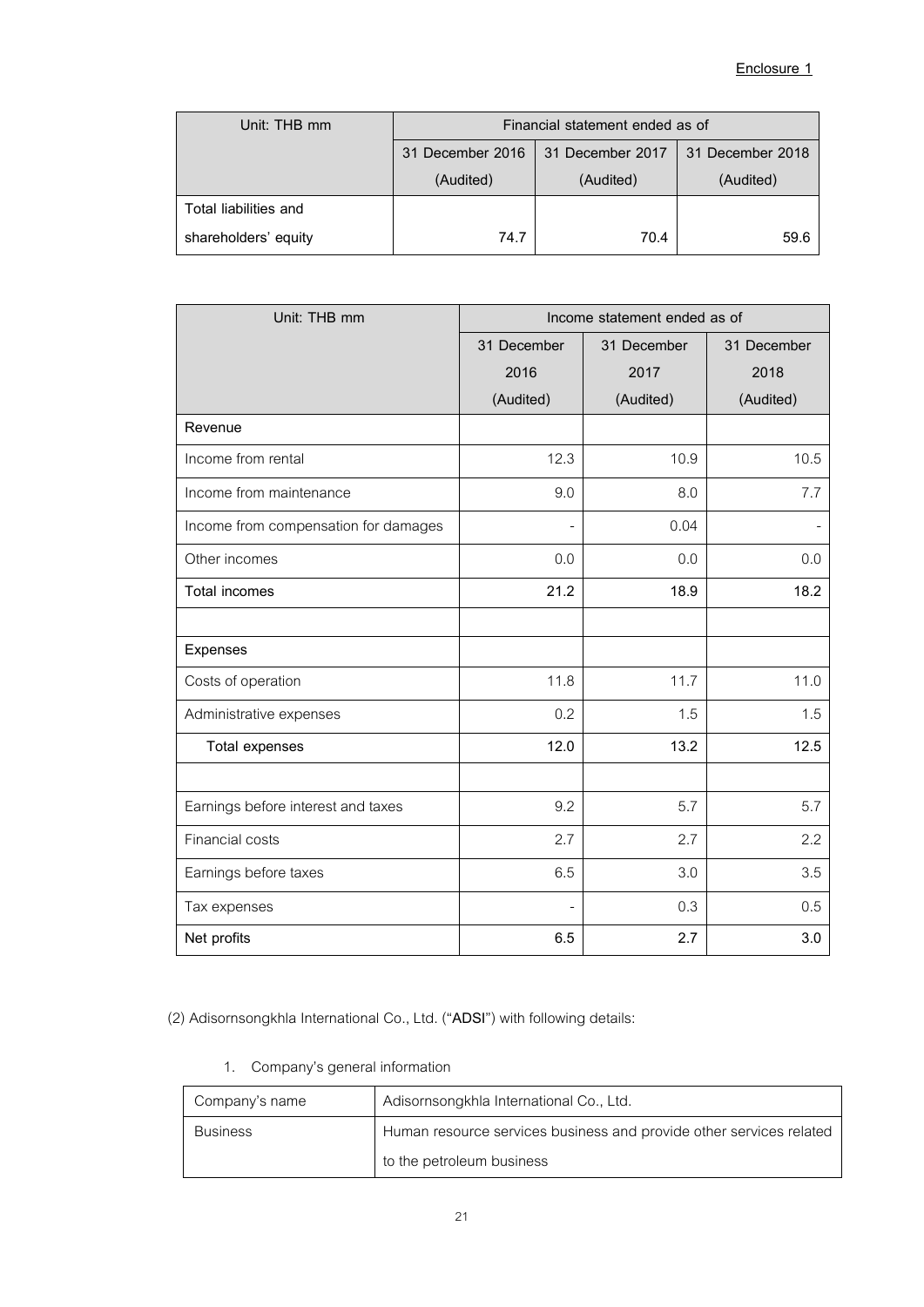| location                   | 39/15 m.10 Kanjanavanich Rd. Khaorupchang Mueang Songkhla |
|----------------------------|-----------------------------------------------------------|
|                            | Songkhla                                                  |
| Corporate registration     | 0905562001898                                             |
| number                     |                                                           |
| Date of registration       | 14 March 2019                                             |
| Registered capital         | THB 1,000,000                                             |
| Issued and paid-up capital | THB 1,000,000                                             |
| Par value                  | <b>THB 100</b>                                            |

2. List of shareholders as of 8 March 2019

| No.           | Name-Surname                | Number of Shares | Percentage of Total Shares |
|---------------|-----------------------------|------------------|----------------------------|
|               | Adisorn Songkhla Co., Ltd.  | 9,997            | 99.97                      |
| $\mathcal{P}$ | Miss Yosabayorn Amarit      |                  | 0.01                       |
| 3             | Mr. Sathar Chantrasettalead |                  | 0.01                       |
| 4             | Mr. Charnchai Boonruang     |                  | 0.01                       |
|               | Total                       | 10,000           | 100.00                     |

3. List of directors as of 14 March 2019

| No. | Name-Surname                | Position |
|-----|-----------------------------|----------|
|     | Miss Yosabayorn Amarit      | Director |
| 2   | Mr. Sathar Chantrasettalead | Director |

4. Business

Human resource services business and provide other services related to the petroleum business but currently, no business operation as mentioned above.

5. Financial information of ADSI

The financial statement has not been prepared due to the recently registered on 14March 2019.

- (3) Adisornsongkhla Marine Co., Ltd. ("ADSM") with following details:
	- 1. Company's general information

Company's name Adisornsongkhla Marine Co., Ltd.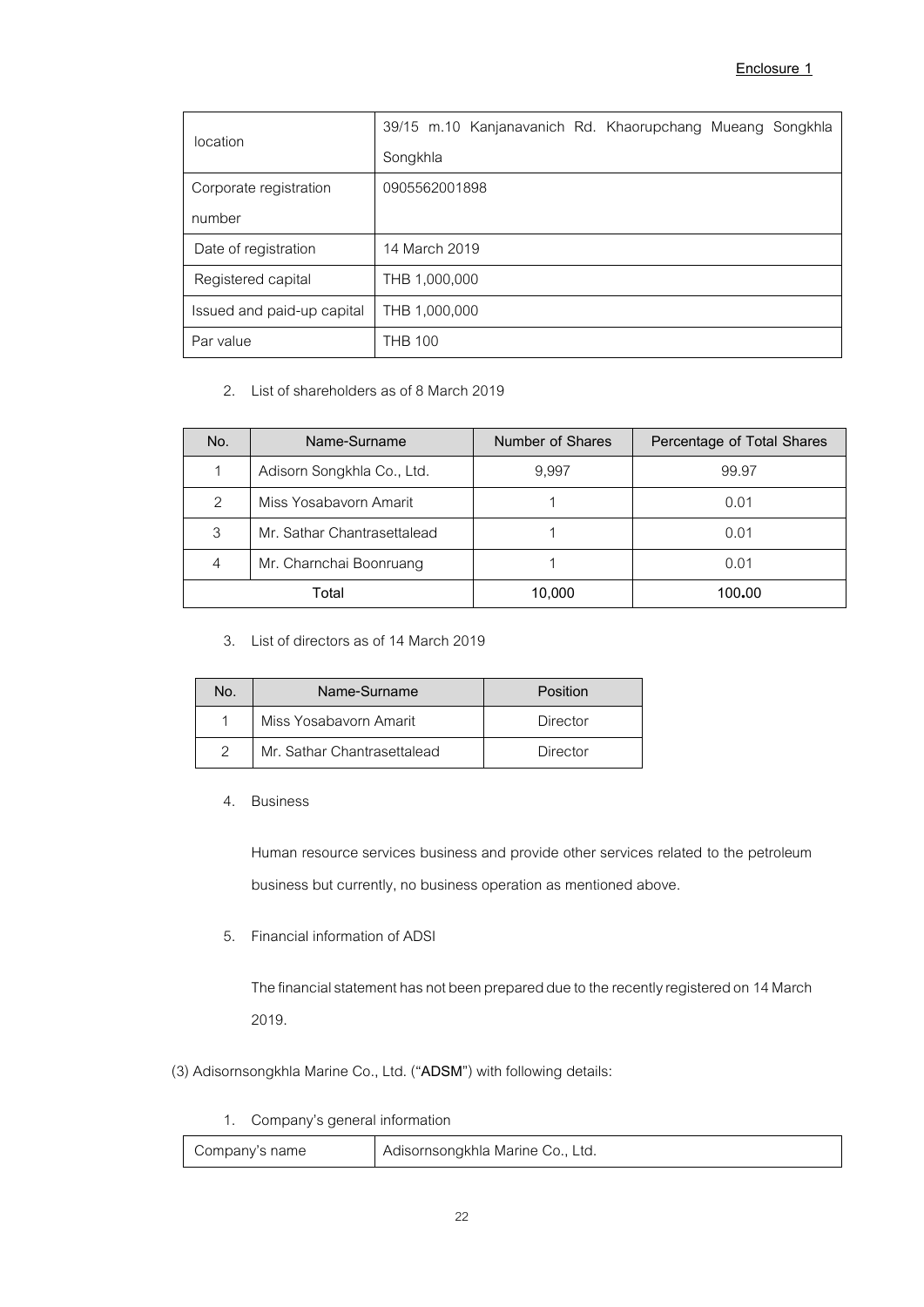# **Enclosure 1**

| <b>Business</b>            | Human resource services business and provide other services related |  |  |  |
|----------------------------|---------------------------------------------------------------------|--|--|--|
|                            | to the petroleum business                                           |  |  |  |
| location                   | 39/15 m.10 Kanjanavanich Rd. Khaorupchang Mueang<br>Songkhla        |  |  |  |
|                            | Songkhla                                                            |  |  |  |
| registration<br>Corporate  | 0905562001871                                                       |  |  |  |
| number                     |                                                                     |  |  |  |
| Date of registration       | 14 March 2019                                                       |  |  |  |
| Registered capital         | THB 1,000,000                                                       |  |  |  |
| Issued and paid-up capital | THB 1,000,000                                                       |  |  |  |
| Par value                  | <b>THB 100</b>                                                      |  |  |  |

# 2. List of shareholders as of 8 March 2019

| No.           | Name-Surname                | Number of Shares | <b>Percent of Total Shares</b> |
|---------------|-----------------------------|------------------|--------------------------------|
|               | Adisornsongkhla Co., Ltd.   | 9,997            | 99.97                          |
| $\mathcal{P}$ | Miss Yosabayorn Amarit      |                  | 0.01                           |
| 3             | Mr. Sathar Chantrasettalead |                  | 0.01                           |
| 4             | Mr. Charnchai Boonruang     |                  | 0.01                           |
| Total         |                             | 10,000           | 100.00                         |

### 3. List of directors as of 14 March 2019

| No. | Name-Surname                | Position |
|-----|-----------------------------|----------|
|     | Miss Yosabayorn Amarit      | Director |
| 2   | Mr. Sathar Chantrasettalead | Director |

### 4. Business

Human resource services business and provide other services related to the petroleum business but currently, no business operation as mentioned above.

### 5. Financial information of ADSM

The financial statement has not been prepared due to the recently registered on 14March 2019.

(4) Adisornsongkhla Professional Co., Ltd. ("**ADSP**") with following details: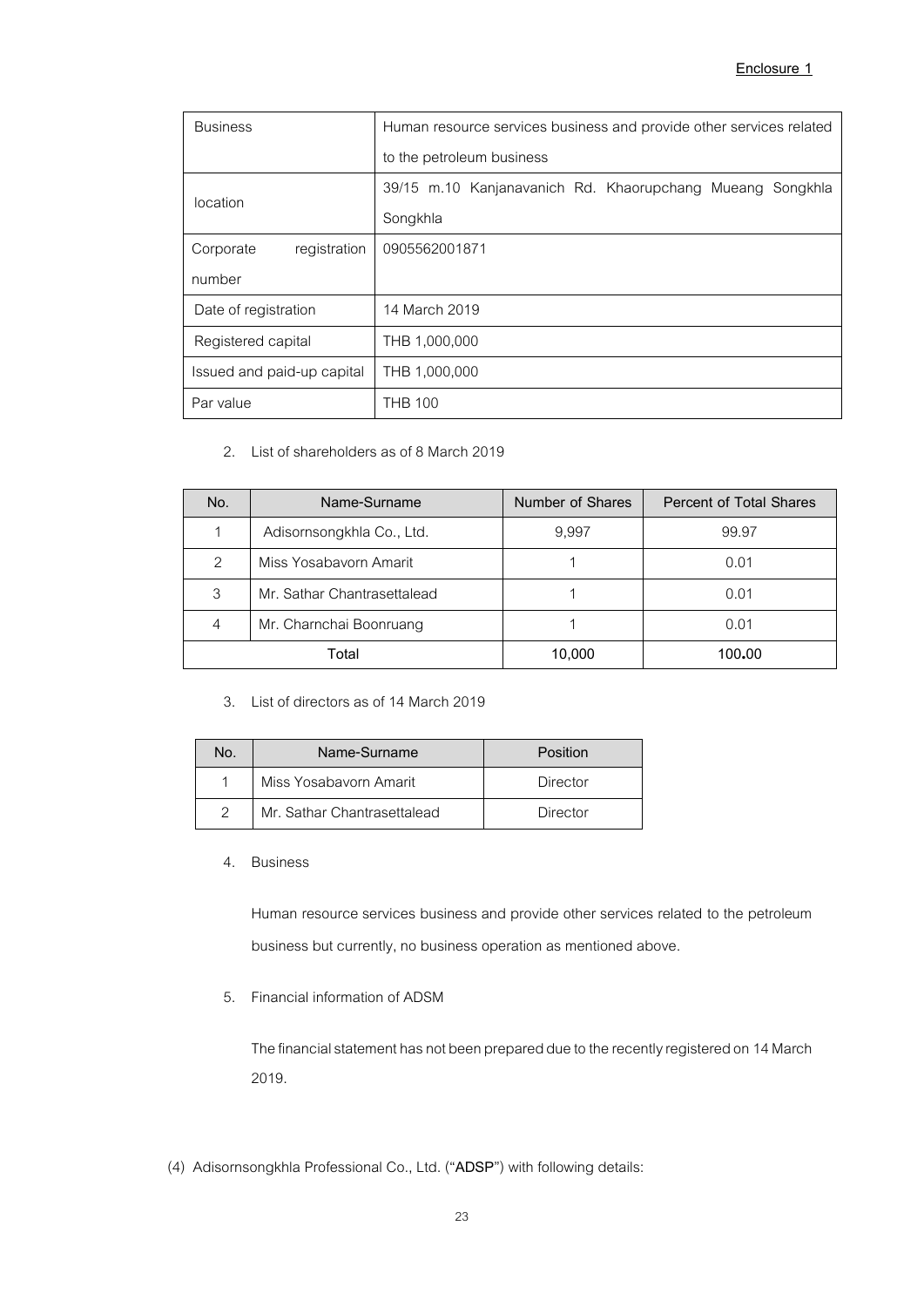1. Company's general information

| Company's name             | Adisornsongkhla Professional Co., Ltd.                              |  |  |  |  |
|----------------------------|---------------------------------------------------------------------|--|--|--|--|
| <b>Business</b>            | Human resource services business and provide other services related |  |  |  |  |
| to the petroleum business  |                                                                     |  |  |  |  |
| location                   | 39/15 m.10 Kanjanavanich Rd. Khaorupchang Mueang Songkhla           |  |  |  |  |
|                            | Songkhla                                                            |  |  |  |  |
| Corporate registration     | 0905562001880                                                       |  |  |  |  |
| number                     |                                                                     |  |  |  |  |
| Date of registration       | 14 March 2019                                                       |  |  |  |  |
| Registered capital         | THB 1,000,000                                                       |  |  |  |  |
| Issued and paid-up capital | THB 1,000,000                                                       |  |  |  |  |
| Par value                  | <b>THB 100</b>                                                      |  |  |  |  |

2. List of shareholders as of 8 March 2019

| No.           | Name-Surname                | Number of Shares | Percent of Total Shares |
|---------------|-----------------------------|------------------|-------------------------|
|               | Adisorn Songkhla Co., Ltd.  | 9,997            | 99.97                   |
| $\mathcal{P}$ | Miss Yosabavorn Amarit      |                  | 0.01                    |
| 3             | Mr. Sathar Chantrasettalead |                  | 0.01                    |
| 4             | Mr. Charnchai Boonruang     |                  | 0.01                    |
| Total         |                             | 10,000           | 100.00                  |

3. List of directors as of 14 March 2019

| No. | Name-Surname                | Position |
|-----|-----------------------------|----------|
|     | Miss Yosabayorn Amarit      | Director |
|     | Mr. Sathar Chantrasettalead | Director |

4. Business

Human resource services business and provide other services related to the petroleum business

5. Financial information of ADSP

The financial statement has not been prepared due to the recently registered on 14March 2019.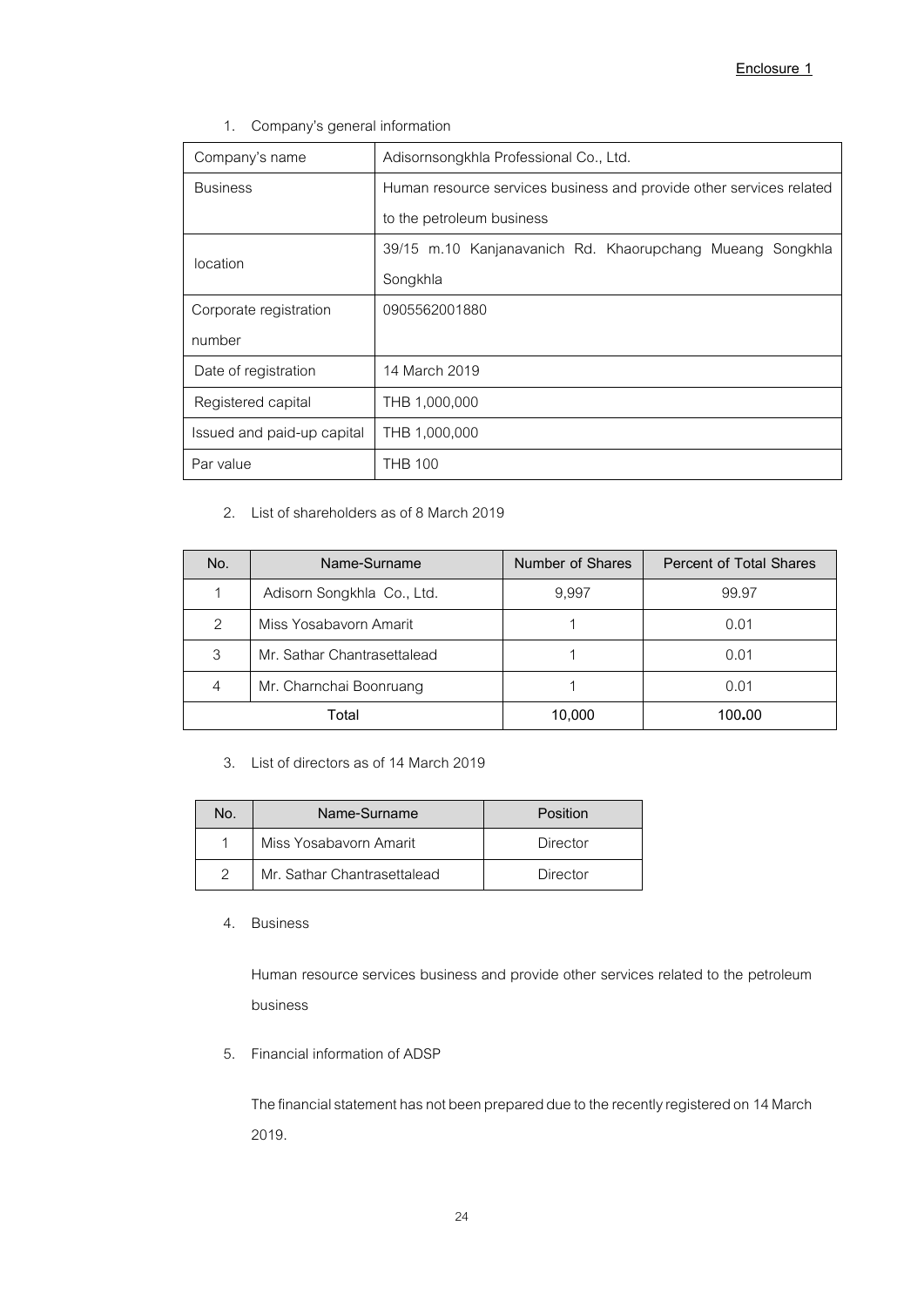#### 5. Total Value of Consideration and Basis of Calculation of the Value of Consideration

Upon completion of the conditions for execution of the Entire Business Transfer Transaction, the Company shall make cash payment in consideration of the acquisition and acceptance of transfer of the entire business to Pinwheel 2 in the amount of THB 1,550,000,000 with details as follows:

(1) The Company shall pay the deposit of THB 200,000,000 within seven days after the signing of a Memorandum of Understanding for the purchase and the entire business transfer of Pinwheel 2 (the "**MOU**"). The Company expects to sign the MOU by October 2019.

If the Parties cannot enter the Entire Business Transfer Transaction, Pinwheel 2 agrees to return such deposit in full with no interest within Seven days after the end of such circumstance or the expiration of the Entire Business Transfer Agreement.

(2) The Company will pay the remaining of THB 1,3500,000,000 in cash at the entire business transfer date in accordance with the terms and conditions of such agreement. The Company expects to complete the Entire Business Transfer Transaction by December 2019.

In addition, the criteria used in defining the value of compensation is agreed by counterparties under business transfer agreement, based on the financial status, overall operation, and Adisorn's important financial indicators. Besides, the company has contemplated its growth opportunities in the future.

At any rate, the company has considered and compared the total value of compensation with trade information and statistical information of the company; which operates in relevant industries, listed on the Stock Exchange of Thailand (SET). Key details are as follows:

| Symbol         | Market     | Category                  | P/E in each category |
|----------------|------------|---------------------------|----------------------|
| <b>RESOURC</b> | mai        | Resource                  | 20.3 times           |
| <b>TRANS</b>   | <b>SET</b> | Transportation & Logistic | 25.1 times           |
| <b>ENERG</b>   | <b>SET</b> | Energy & Utilities        | 18.5 times           |

Comparative industry

Since there is no company listed on the SET which is similar to Adisorn in terms of business type, the company; therefore, consider based on trade information and statistical information (e.g. Price to Earnings Ratio: P/E of relevant industries). The main business of Adisorn is manpower service for oil & gas business. Its business operation is related to energy, utility, resources, and transportation and logistics.

25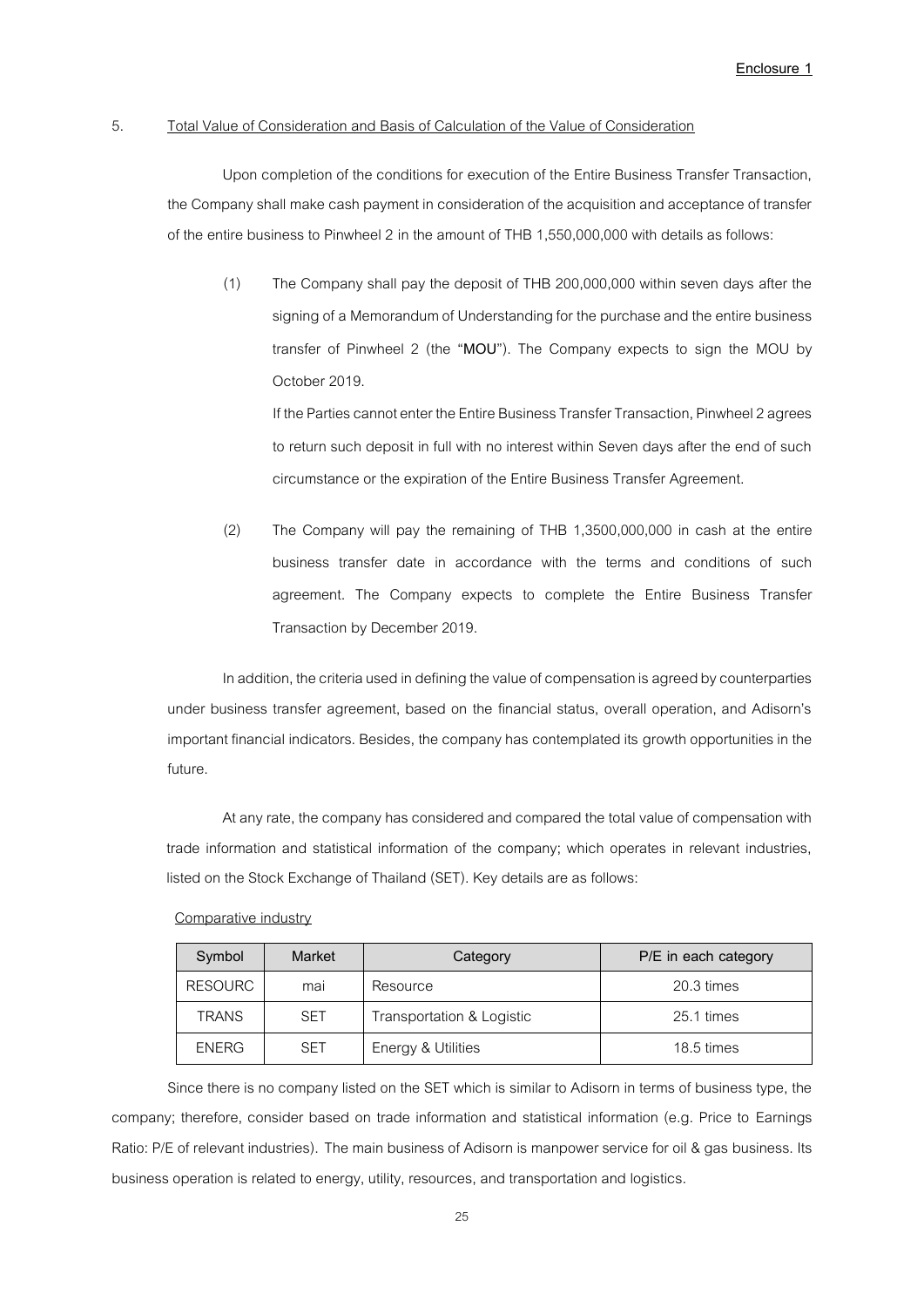Hence, the source of reference is from SETSMART on 1 January 2019 – 27 September 2019. The Company has considered only the data ranged from 20th – 80th Percentile in order to minimize the impact of outliers.

In addition, if the transaction price of approx. THB 1,550mm is compared with the net profit of Adisorn's 2018 financial statement, the P/E would be 12.0 times which is lower than the average of selected comparable industries of Resource, Transportation & Logistic, and Energy & Utility with the discount rate of (40.9%), (52.2%), and (35.1%) respectively.

However, Adisorn would be as if receiving cash from the repayment of long-term loan to related entity, amount of approx. THB 1,059 mm based on Adisorn' s 2018 financial statement. The repayment will be fully completed by 2Q/2020. Hence, if the receiving cash is settled with the total consideration of THB 1,550 mm, the total consideration would be approx. THB 491 mm or at P/E of approx. 3.8 times.

#### 6. Value of the Acquired Assets

The Company will pay the Transaction in cash of THB 1,550,000,000 by deducting the deposit of THB 200,000,000. Therefore, the Company will pay the remaining of THB 1,3500,000,000 in cash subject to the conditions precedent specified in the relevant agreement being fulfilled or waived in accordance with the terms and conditions of such agreement. The Company expects to complete the Entire Business Transfer Transaction by December 2019. In addition, the Company has also considered the value based on the financial status, overall operation, key financial figures, and its growth opportunities in the future.

### 7. Expected Benefits to the Company

The Company believes that to engage in the mentioned transaction will result in the following beneficial aspects, derived from the investment activities on manpower services business, for the company.

- (1) The expansion of business into manpower services business which leads to the creation of addedvalue for the company and shareholders. Also, it would be a significant approach in terms of risk distribution for business operation of the company.
- (2) Since Adisorn is in manpower services and logistic specially for oil and gas operators, the Company could be utilizing their customer network to introduce the Company's products and to create synergy and to increase revenues of the Company.
- (3) The opportunities to increase the revenue and proper rate of the compensation. It will strengthen the financial status of the company and increase the cash flow derived from long-term business operation of the company.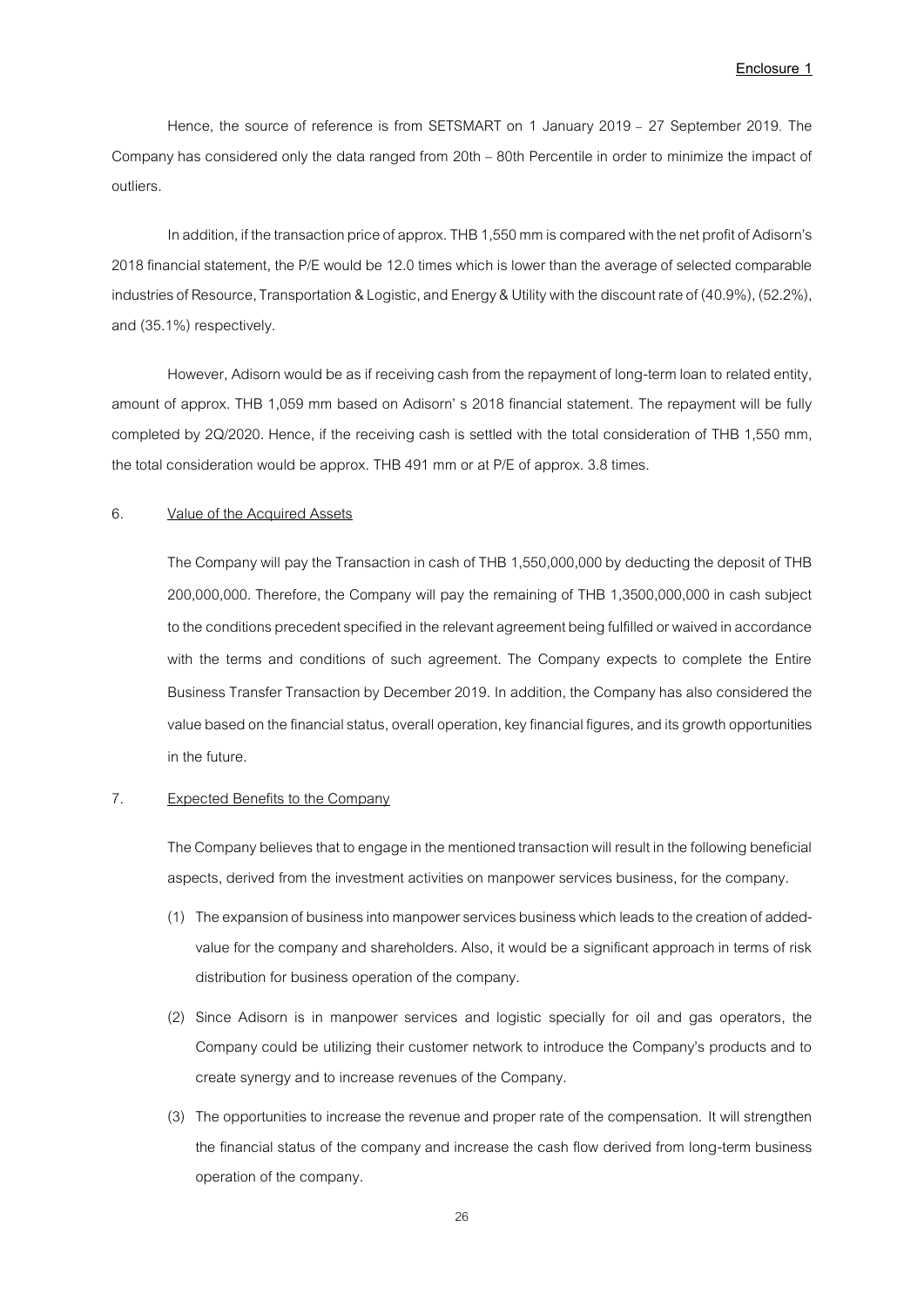#### 8. Source of Funds and Method of Payment of the Consideration

The source of capital for this transaction is derived from the issuance and offering of newly issued ordinary shares to the existing shareholders (Right Offering), internal cash flow of the Companyand/or loan which shall not affect the liquidity and operation of the Company.

### 9. Scope of Interest

The Entire Business Transfer Transaction is regarded as a connected transaction of a listed company under the Notification of the Capital Market Supervisory Board No. TorJor. 21/2551 Re: Rules on Connected Transactions dated August 31, 2008 (as amended) and the Notification of the Board of Governors of the SET Re: Disclosure of Information and Other Acts of Listed Companies Concerning the Connected Transactions B. E. 2546 (2003) dated November 19, 2003 (as amended) which is considered as connected transactions with controlling person and major shareholders of the Company with following details:

#### Shareholder list of the Company and Pinwheel 2

| Shareholders / Company Name           | <b>STARK</b> | Pinwheel 2 | Adisorn |
|---------------------------------------|--------------|------------|---------|
| Mr. Vonnarat Tangkaravakoon<br>1)     | 73.37%       | 0.005%     | 0.01%   |
| Stark Investment Co., Ltd.*<br>2)     | 22.23%       |            |         |
| Pinwheel 2<br>3)                      |              |            | 99.99%  |
| Team A holding Co., Ltd.*<br>4)       |              | 99.99%     |         |
| 5)<br>Miss Natdulaporn Kitikornpanich |              | 0.005%     |         |

Notes : \* A juristic in which Mr. Vonnarat Tangkaravakoon is held 100% of the paid-up capital

### List of board and directors of Pinwheel 2 and Adisorn

|    | Shareholders / Company       | <b>STARK</b> | Pinwheel <sub>2</sub> | Adisorn |
|----|------------------------------|--------------|-----------------------|---------|
| 1) | Mr. Chanin Yensudchai        |              |                       |         |
| 2) | Mr. Vonnarat Tangkaravakoon  |              |                       |         |
| 3) | Mr. Chinawat Assavapokee     |              |                       |         |
| 4) | Mr. Sathar Chantrasettalead  | I. V         |                       |         |
| 5) | Mr. Songpope Polachan        | II, IV       |                       |         |
| 6) | M.L. Peputtchai Benyabadhana | III. IV      |                       |         |
| 7) | Mr. Kusol Sangkananta        | III. IV      |                       |         |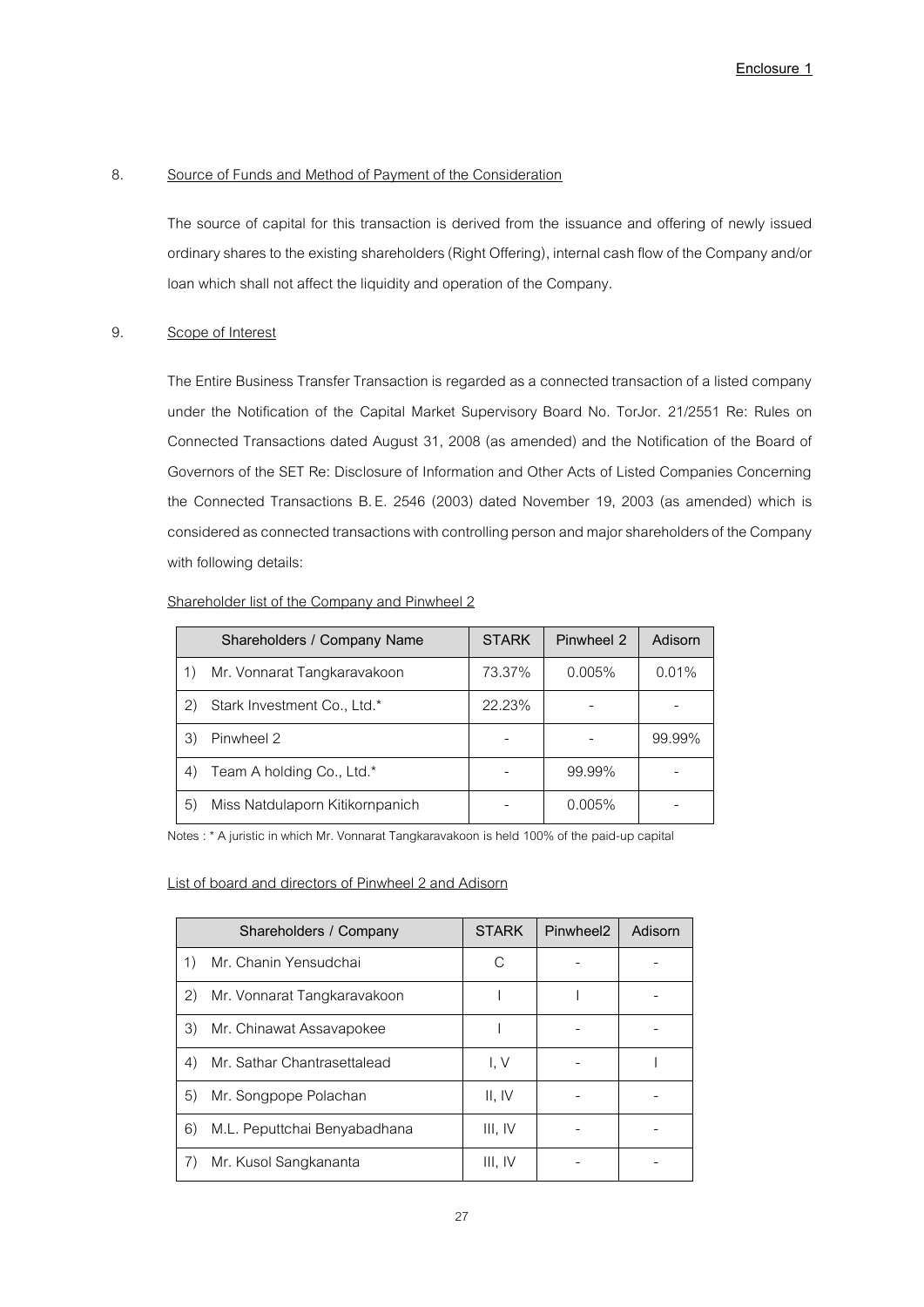| Shareholders / Company              | <b>STARK</b> | Pinwheel <sub>2</sub> | Adisorn |
|-------------------------------------|--------------|-----------------------|---------|
| 8)<br>Mr. Nirouth Jeakvathanyoo     | I. V         |                       |         |
| Mr. Kittisak Jitprasertngam<br>9)   |              |                       |         |
| 10) Mr. Phichet Lochanachit         |              |                       |         |
| 11) Miss Yosabavorn Amarit          |              |                       |         |
| 12) Miss Natdulaporn Kitikornpanich |              |                       |         |

Notes :

C Chairman **III** Audit Committee

I Director IV Independent Director

II Chairman of the Audit Committee V Board According to the information above, the relationship of transferee (company) and transferor (Pinwheel 2) is major shareholder, committee, and mutual executive. In addition, the persons who have a conflict of interestof the Transaction are Mr. Vonnarat Tangkaravakoon and Mr. Sathar Chantrasettalead.

### 10. Conditions for Execution of the Transaction

The Company shall seek approval to execute the transaction on acquisition of assets and the connected transaction from the Shareholders' Meeting with not less than three-fourths of all votes of the shareholders present at the Meeting and entitled to vote.

In addition, the important precedent conditions can be summarized as follows:

- (1) The Company shall have acknowledged the results of the legal and financial due diligence of Adisorn without any material and adverse impact on the Entire Business Transfer Transaction;
- (2) The Shareholders' Meeting of the Company shall have resolved to approve the Entire Business Transfer Transaction, including approval on various matters necessary for and/or in connection with such transaction;
- 3) As of the date of the entire business transfer, there shall be no event or action happening or caused to happen or reasonably believed to likely happen, which may give rise to material and adverse impact on Adisorn or jeopardize the execution of the Entire Business Transfer Transaction;
- 4) The Board of Directors' Meeting and the Shareholders' Meeting of Pinwheel 2 shall have resolved to approve the transfer of its entire business to the Company, including the execution of the Entire Business Transfer Agreement, other arrangements, contracts and